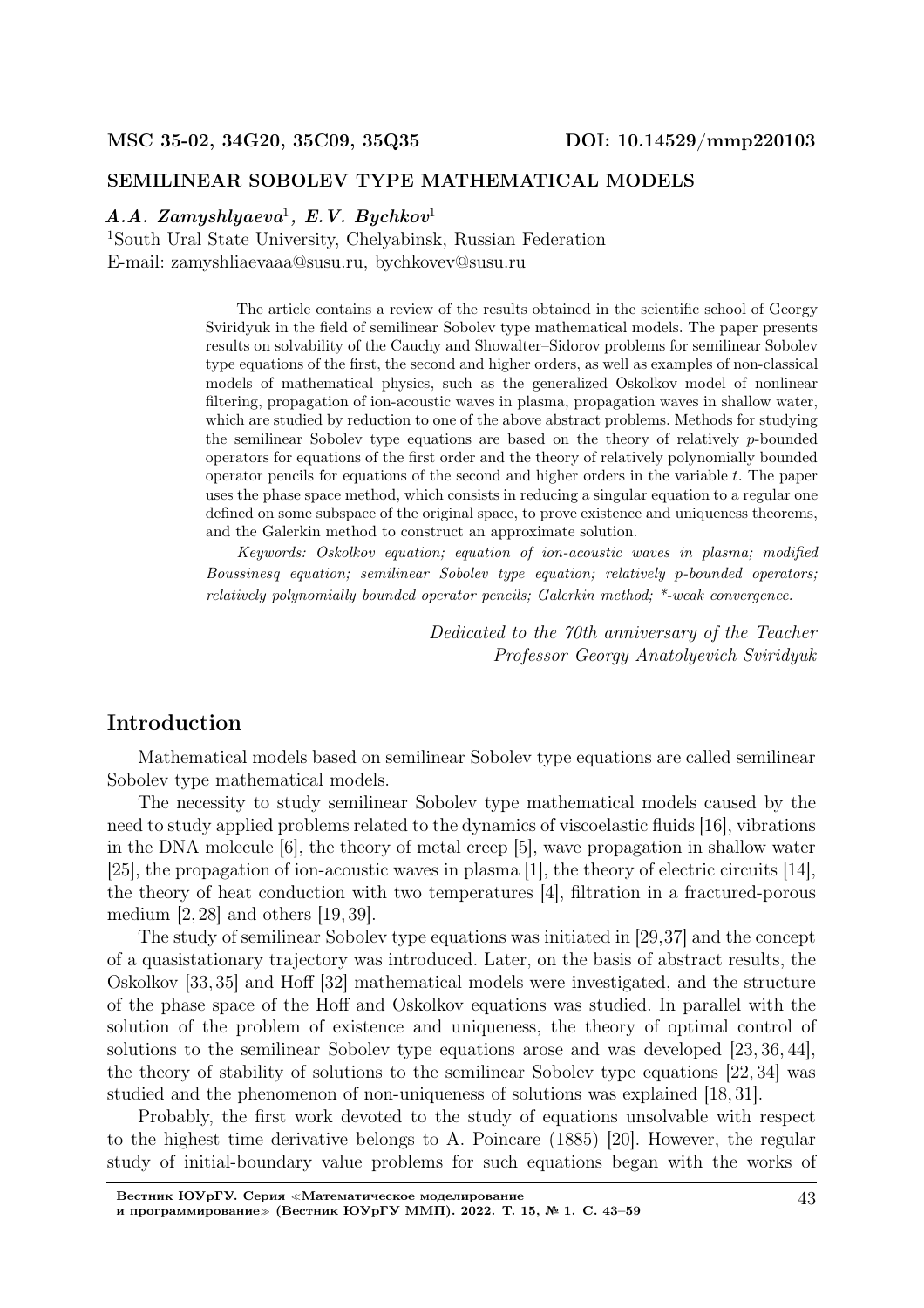S.L. Sobolev [27]. At present, the theory of Sobolev type equations is actively developing both in breadth and in depth, as evidenced by many scientific directions around which the scientific schools have developed  $[1, 7, 10, 14, 15, 21, 24, 26]$ . In this paper, we trace the stages in the development of the theory of semilinear Sobolev type equations and consider its applications to the study of three semilinear Sobolev type mathematical models.

The first one is the Oskolkov mathematical model (a mathematical model of nonlinear filtration in a fractured-porous medium). Let  $\Omega \subset \mathbb{R}^n$  be a bounded domain with boundary  $\partial Ω$  of class  $C^{\infty}$ . In a cylinder  $Ω \times ℝ$ , consider the equation

$$
u_t - x\Delta u_t = \nu \Delta u - K(u) \tag{1}
$$

with the Cauchy–Dirichlet conditions

$$
u(x,0) = u_0(x), \quad x \in \Omega,
$$
\n<sup>(2)</sup>

$$
u(x,t) = 0, \quad (x,t) \in \partial\Omega \times \mathbb{R}.
$$
 (3)

Equation (1) describes many processes and phenomena occurring with the participation of a viscoelastic fluid, including filtration. It was obtained by A.P. Oskolkov [19]. The nonlinear term in (1) is such that  $K(0) = 0$ ,  $\langle K(u), u \rangle \ge 0$   $(\langle \cdot, \cdot \rangle)$  is an inner product in  $L^2(\Omega)$ . In particular, it can take the form  $K(u) = u^{2m+1}$  or  $K(u) = \text{sh } u$ . Generally speaking, the nonlinearity can be represented by the series

$$
K(u) = \sum_{m=0}^{\infty} a_m u^{2m+1}, \quad a_m \in \overline{\mathbb{R}}_+.
$$

The parameters  $x, \nu \in \mathbb{R}_+$  characterize the elastic and viscous properties of the fluid, respectively.

The second one is a mathematical model of ion-acoustic waves in plasma. Let  $\Omega =$  $(0, a) \times (0, b) \times (0, c) \subset \mathbb{R}^3$ . In a cylinder  $\Omega \times \mathbb{R}$  consider the equation

$$
(\Delta - \lambda)u_{tttt} + (\Delta - \lambda')u_{tt} + \alpha \frac{\partial^2 u}{\partial x_3^2} = \Delta(u^3)
$$
\n(4)

with the Cauchy–Dirichlet conditions

$$
u(x, 0) = u_0(x), \quad u_t(x, 0) = u_1(x),
$$
  
\n
$$
u_{tt}(x, 0) = u_2(x), \quad u_{ttt}(x, 0) = u_3(x), \quad x \in \Omega,
$$
  
\n
$$
u(x, t) = 0, \quad (x, t) \in \partial\Omega \times \mathbb{R}.
$$
\n(5)

Equation (4) describes the ion-acoustic waves in a plasma in an external magnetic field. Here function u is a generalized potential of the electric field, the constants  $\lambda$ ,  $\lambda'$ ,  $\alpha$ characterize ion gyrofrequency, Langmuir frequency and Debye radius.

The third one is a mathematical model of wave propagation in shallow water. It is based on a modified Boussinesq equation. Let  $\Omega \subset \mathbb{R}^n$  be a domain with boundary  $\partial\Omega$  of class  $C^{\infty}$ ,  $T \in \mathbb{R}_{+}$ . In a cylinder  $C = \Omega \times (0, T)$ , consider the modified Boussinesq equation

$$
(\lambda - \Delta)u_{tt} - \alpha^2 \Delta u + u^3 = 0, \quad (x, t) \in \Omega \times (0, T)
$$
 (6)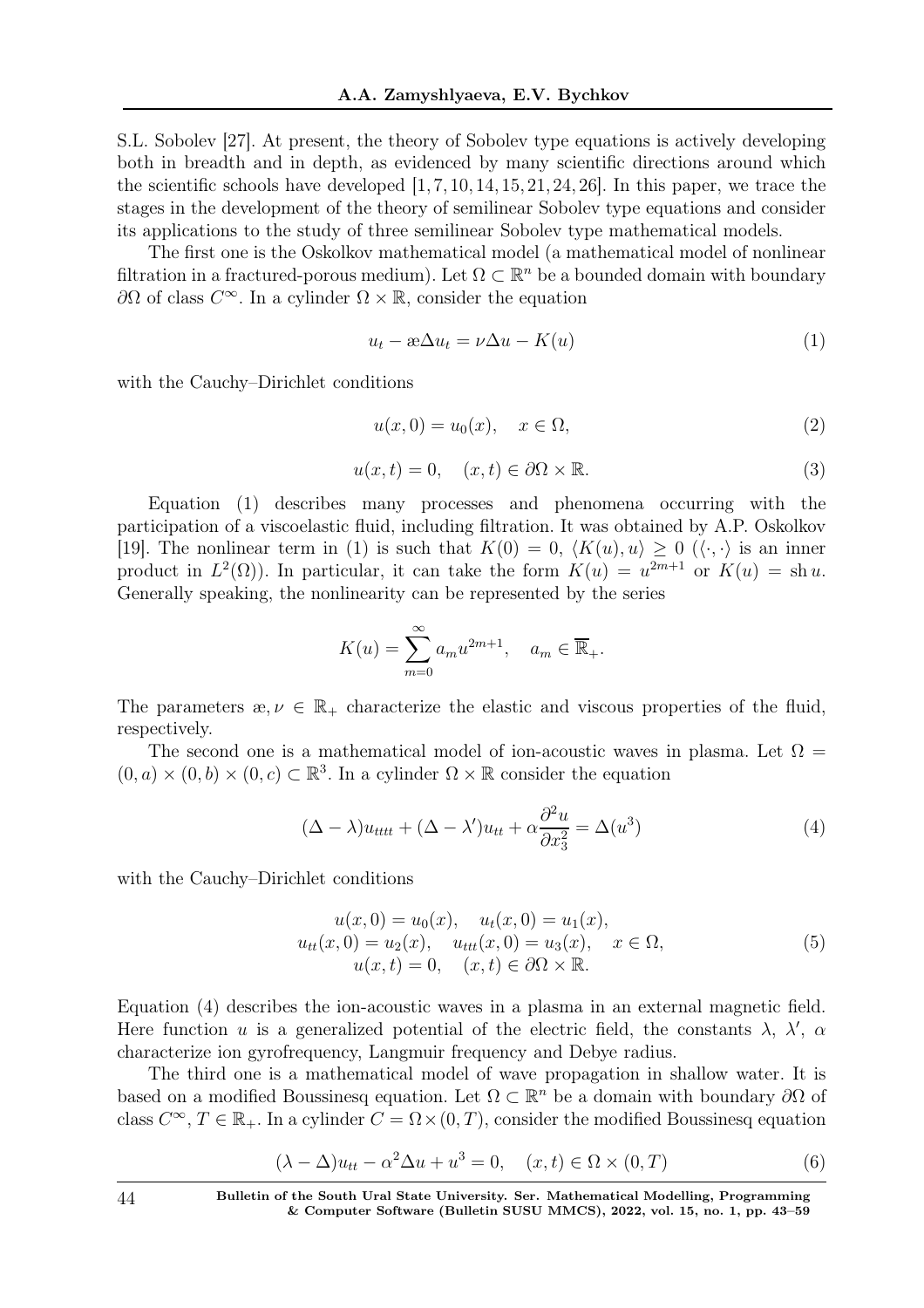with the Cauchy–Dirichlet conditions

$$
u(x,t) = 0, \quad (x,t) \in \partial\Omega \times (0,T) \tag{7}
$$

$$
u(x,0) = u_0(x), \quad u_t(x,0) = u_1(x), \quad x \in \Omega,
$$
\n(8)

where  $\lambda, \alpha \in \mathbb{R}$ . Other modifications of the Boussinesq equation with nonlinearities of the form  $\Delta |u|^p u$  have also become widespread [4, 5, 17]. The equation has many applications in various fields of natural science. For example, it models the propagation of waves in shallow water, taking into account capillary effects. In this case, the function  $u = u(x, t)$ determines the height of the wave.

The article, in addition to the Introduction, Conclusion and References, includes seven paragraphs. The first section contains the main results of the theory of  $p$ -bounded operators obtained by G.A. Sviridyuk, necessary for further presentation. The second section presents results on the solvability of the Cauchy problem for semilinear first-order equations obtained by V.O. Kazak. The third paragraph contains some results of the study of Oskolkov generalized mathematical model. The fourth section presents the main statements of the theory of relatively polynomially bounded operator pencils, obtained by A.A. Zamyshlyaeva. The fifth section contains results on the solvability of the Cauchy problem for high-order semilinear Sobolev-type equations obtained in the authors' papers. The sixth paragraph is devoted to the study of the semilinear model of ion-acoustic waves. The seventh paragraph contains the results of the study of the mathematical model of shallow water wave propagation.

### 1. Relatively p-Bounded Operators

A detailed exposition of the theory of relatively p-bounded operators can be found in [30]. Let  $\mathfrak{U}, \mathfrak{F}$  be Banach spaces and operators  $L, M \in \mathcal{L}(\mathfrak{U}; \mathfrak{F}).$ 

Definition 1. The set

$$
\rho^L(M) = \{ \mu \in \mathbb{C} : (\mu L - M)^{-1} \in \mathcal{L}(\mathfrak{F}; \mathfrak{U}) \}
$$

is called a resolvent set of the operator  $M$  with respect to operator  $L$  (in short,  $L$ -resolvent set of the operator M). The set  $\mathbb{C}\backslash \rho^L(M) = \sigma^L(M)$  is called a spectrum of the operator M with respect to the operator L (in short, the L-spectrum of the operator  $M$ ).

Definition 2. Operator-functions

$$
(\mu L - M)^{-1}, \quad R_{\mu}^{L} = (\mu L - M)^{-1}L, \quad L_{\mu}^{L} = L(\mu L - M)^{-1}
$$

with domain  $\rho^L(M)$  are called respectively resolvent, right resolvent, left resolvent of the operator M with respect to the operator L (in short, the L-resolvent, right L-resolvent, left L-resolvent of the operator  $M$ ).

**Theorem 1.** [30] Let the operator  $L \in \mathcal{L}(\mathfrak{U}, \mathfrak{F})$ , and the operator  $M : \text{dom } M \subset \mathfrak{U} \to \mathfrak{F}$ be linear and closed. Then the L-resolvent, the right and the left L-resolvent are analytic in the set  $\rho^L(M)$ .

**Definition 3.** The operator  $M$  is said to be spectrally bounded with respect to the operator L (in short,  $(L, \sigma)$ -bounded), if

$$
\exists a > 0 \,\,\forall \mu \in \mathbb{C} : (|\mu| > a) \Rightarrow (\mu \in \rho^L(M)).
$$

Вестник ЮУрГУ. Серия <sup>≪</sup>Математическое моделирование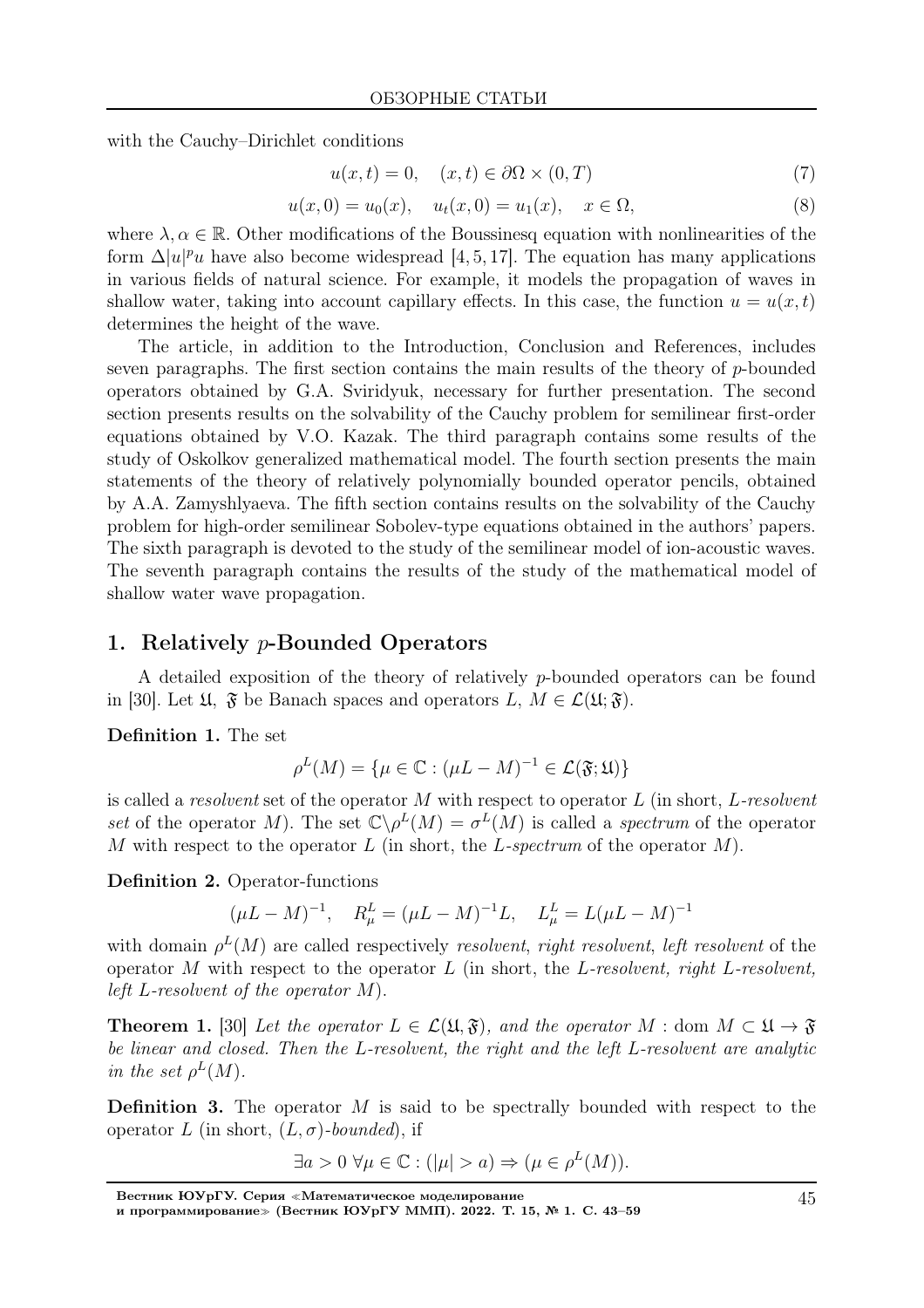**Lemma 1.** [30] Let the operator M be  $(L, \sigma)$ -bounded. Then the operators

$$
P = \frac{1}{2\pi i} \int\limits_{\Gamma} R_{\lambda}^{L}(M) d\lambda \text{ and } Q = \frac{1}{2\pi i} \int\limits_{\Gamma} L_{\lambda}^{L}(M) d\lambda
$$

are projectors. Here  $\Gamma = {\lambda \in \mathbb{C} : |\lambda| = r > a}.$ 

Set  $\mathfrak{U}^0 = \text{ker } P$ ,  $\mathfrak{F}^0 = \text{ker } Q$ ,  $\mathfrak{U}^1 = \text{im } P$ ,  $\mathfrak{F}^1 = \text{im } Q$ . Denote by  $L_k(M_k)$  the restriction of the operator L  $(M)$  to the subspace  $\mathfrak{U}^k$ ,  $k = 0, 1$ .

**Theorem 2.** [30] Let the operator M be  $(L, \sigma)$ -bounded. Then

- (*i*)  $L_k, M_k: \mathfrak{U}^k \to \mathfrak{F}^k, k = 0, 1;$  $(ii) M_0^{-1} ∈ \mathcal{L}(\mathfrak{F}^0, \mathfrak{U}^0);$ (iii) operator  $L_1^{-1} \in \mathcal{L}(\mathfrak{F}^1, \mathfrak{U}^1)$  exists;
- (iv) operator  $M_1 \in \mathcal{L}(\mathfrak{U}^1, \mathfrak{F}^1)$  exists.

Let  $\varphi_0 \in \ker L \setminus \{0\}$  be an eigenvector of the operator L.

**Definition 4.** An ordered set  $\{\varphi_1, \varphi_2, ...\} \subset \text{im } L$  is called a chain of M-adjoined vectors of an eigenvector  $\varphi_0$  if

$$
L\varphi_{q+1} = M\varphi_q, \ q = 0, 1, 2 \dots, \quad \varphi_q \notin \ker L \text{ for } q = 1, 2, \dots
$$

The chain is said to be finite if there exists an M-adjoined vector  $\varphi_p$  such that either  $\varphi_p \notin \text{dom } M$  or  $M\varphi_p \notin \text{im } L$ . The power of the final chain is called its length. The linear span of all eigenvectors and M-adjoined vectors of the operator L is called the M-root lineal of the operator L. Under the conditions of the theorem 2, we construct the operators  $H = M_0^{-1}L_0 \in \mathcal{L}(\mathfrak{U}^0)$  and  $S = L_1^{-1}M_1 \in \mathcal{L}(\mathfrak{U}^1)$ . Since the operator-function  $(\mu L_0 - M_0)^{-1}$ is an entire function, it can therefore be expanded into a Taylor series

$$
(\mu L_0 - M_0)^{-1} = (\mu H - \mathbb{I})^{-1} M_0^{-1} = \left( -\sum_{k=0}^{\infty} \mu^k H^k \right) M_0^{-1},
$$

absolutely and uniformly convergent on any compact set in C. Let's do the same with the operator-function  $(\mu L_1 - M_1)^{-1}$ .

$$
(\mu L_1 - M_1)^{-1} = (\mu \mathbb{I} - S)^{-1} L_1^{-1} = \mu^{-1} (\mathbb{I} - \mu^{-1} S)^{-1} L_1^{-1} =
$$

$$
= \mu^{-1} \left( \sum_{k=0}^{\infty} \mu^{-k} S^k \right) L_1^{-1},
$$

where  $\mu \in \rho(S)$  or what is the same as  $\mu \in \rho<sup>L</sup>(M)$ . Hence, for the  $(L, \sigma)$ -bounded operator, by virtue of the last two expansions, we have

$$
(\mu L - M)^{-1} = \left(-\sum_{k=0}^{\infty} \mu^k H^k\right) M_0^{-1} (\mathbb{I} - Q) + \sum_{k=1}^{\infty} \mu^{-k} S^{k-1} L_1^{-1} Q. \tag{9}
$$

Let the operator M be  $(L, \sigma)$ -bounded.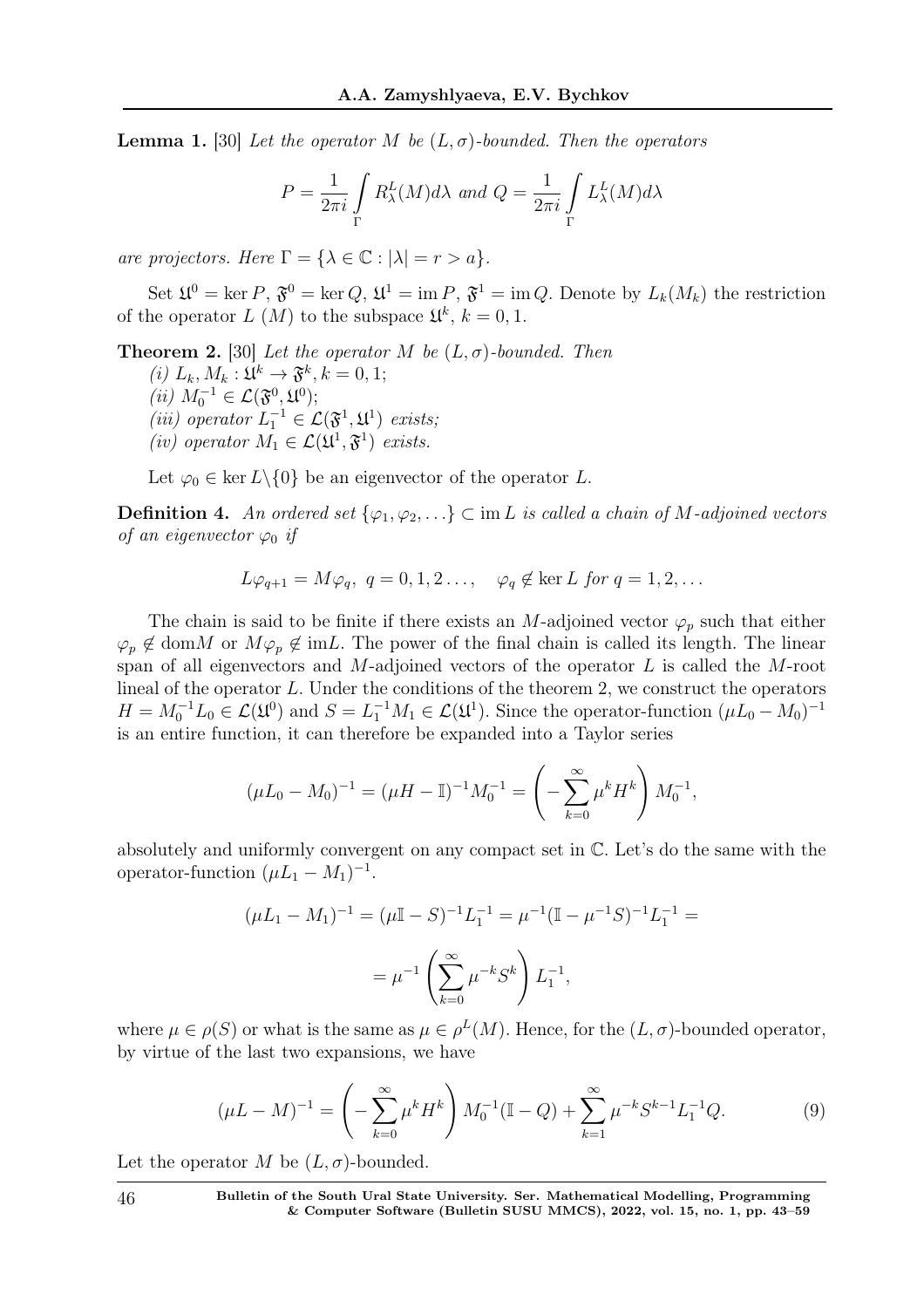Definition 5. The infinity point of the L-resolvent of the operator M is called

- a removable singular point if  $H \equiv \mathbb{O}$ ;
- a pole of order p if  $H^p \neq \mathbb{O}, H^{p+1} \equiv \mathbb{O}, p \in \mathbb{N}$ ;
- an essentially singular point if  $H^q \neq \mathbb{O}, \forall q \in \mathbb{N}$ .

Further the removable singular point will be called a pole of order zero.

**Remark 1.** In what follows the  $(L, \sigma)$ -bounded operator M will be called  $(L, p)$ -bounded, if the point  $\infty$  is a pole of order  $p \in \{0\} \cup \mathbb{N}$  of its *L*-resolvent.

**Theorem 3.** [30] Let L be a Fredholm operator (that is, ind  $L = 0$ ). Then the following statements are equivalent:

- 1. The operator  $M$  is  $(L, 0)$ -bounded;
- 2. Any eigenvector of the operator L does not have M-adjoined vectors.

## 2. Semilinear Sobolev Type Equations of the First Order

Let the operators  $L, M \in \mathcal{L}(\mathfrak{U}; \mathfrak{F}), N \in C^k(\mathfrak{U}; \mathfrak{F}), k \in \mathbb{N} \cup \{\infty\},\$ and the operator M be  $(L, p)$ -bounded,  $p \in \{0\} \cup \mathbb{N}$ . Consider the Cauchy problem

$$
u(0) = u_0 \tag{10}
$$

for a semilinear Sobolev type equation

$$
Lu = Mu + N(u). \tag{11}
$$

The vector-function  $u \in C^k((-T,T);\mathfrak{U})$  is called a solution to equation (11) if for some  $T \in \mathbb{R}_+$  it satisfies this equation. The solution  $u = u(t)$  of equation (11) is called a solution to problem  $(10)$ ,  $(11)$  if it satisfies the initial condition  $(10)$ .

**Example 1.** Let  $\mathfrak{U} \equiv \mathfrak{F} \equiv \mathbb{R}^2_{(\xi,\eta)},$  the operators L, M, and N be defined by formulas

$$
L = \begin{pmatrix} 0 & 1 \\ 0 & 0 \end{pmatrix}, \quad M = \mathbb{I}, \quad N: u \to \begin{pmatrix} 0 \\ -\xi^2 \end{pmatrix}, \quad u = (\xi, \eta).
$$

Then the Cauchy problem with  $u_0 = (0, 0)$ , for equation (11) will have two solutions  $(0, 0)$ and  $(t/2, t^2/4)$ . If instead of the operator N in this case we take the operator  $N : u \to$  $\sqrt{ }$ 1  $-\xi$ 2  $\setminus$ , then the same problem will not have a solution at all. This simple example shows the need to narrow down the definition of a solution to equations (11).

By virtue of theorem 2 equation (11) can be reduced to an equivalent system

$$
H\dot{u}^0 = u^0 + M_0^{-1}(\mathbb{I} - Q)N(u),\tag{12}
$$

$$
\dot{u}^1 = Su^1 + L_1^{-1} QN(u),\tag{13}
$$

47

Вестник ЮУрГУ. Серия <sup>≪</sup>Математическое моделирование

и программирование<sup>≫</sup> (Вестник ЮУрГУ ММП). 2022. Т. 15, № 1. С. 43–59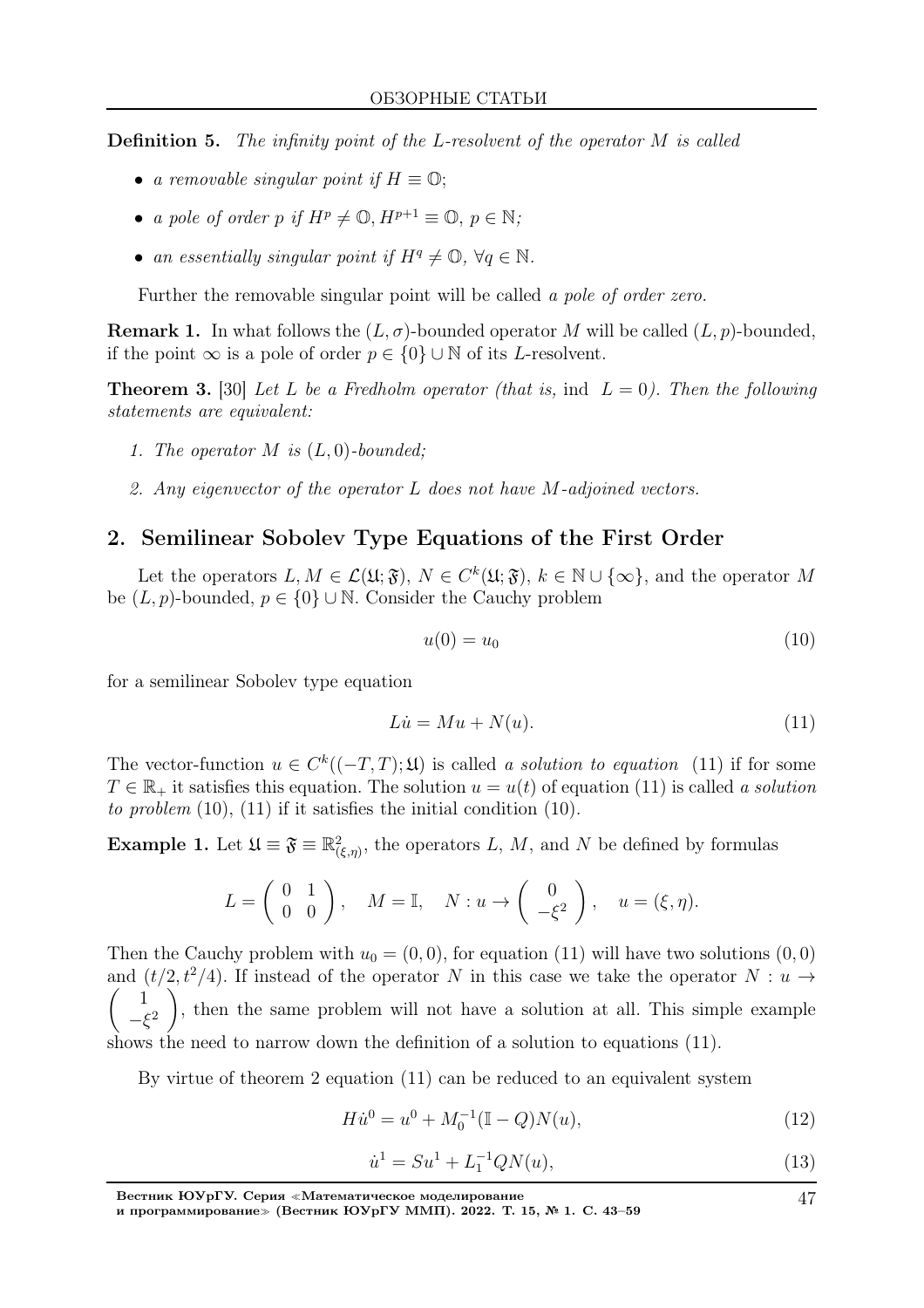where  $u^1 = Pu, u^0 = u - u^1$ .

**Definition 6.** Solution  $u = u(t)$  of problem (10), (11) is called a *quasi-stationary trajectory* for equation (11) passing through the point  $u_0$ , if  $H\dot{u}(t) \equiv 0$  for all  $t \in (-T, T)$ .

Obviously, any stationary solution of problem (10), (11) is a quasi-stationary trajectory, however the opposite is not true. In example 1 a stationary solution is the only quasi-stationary trajectory passing through the point  $(0, 0)$ , and in this sense such solution is unique. Further only quasi-stationary trajectories are considered.

To this end, introduce a set which is called the phase space of the equation (11):

$$
\mathfrak{M} = \{ u \in \mathfrak{U} : (\mathbb{I} - Q)(Mu + N(u)) = 0 \}.
$$

By virtue of theorem 2 and (12) any quasi-stationary trajectory  $u = u(t)$  lies in  $\mathfrak{M}$ , that is  $u(t) \in \mathfrak{M}$  for all  $t \in (-T, T)$ .

Let the point  $u_0 \in \mathfrak{M}$ , put  $u_0^1 = Pu_0 \in \mathfrak{U}^1$ . The set  $\mathfrak{M}$  at the point  $u_0$  is a *Banach*  $C^k$ -manifold if there are neighborhoods  $\mathfrak{O}_0^{\mathfrak{M}} \subset \mathfrak{M}$  and  $\mathfrak{O}_0^1 \subset \mathfrak{U}^1$  of the points  $u_0$  and  $u_0^1$ , respectively, and a  $C^k$ -diffeomorphism  $\delta : \mathfrak{O}_0^1 \to \mathfrak{O}_0^{\mathfrak{M}}$  such that  $\delta^{-1}$  is equal to the contraction of P onto  $\mathfrak{O}_0^{\mathfrak{M}}$ . The set  $\mathfrak{M}$  is called a *Banach*  $C^k$ -manifold modelled by the space  $\mathfrak{U}^1$ , if it is a Banach  $C^k$ -manifold at each point of  $\mathfrak{U}^1$ .

**Theorem 4.** [29] Let the set  $\mathfrak{M}$  be a Banach  $C^k$ -manifold at the point  $u_0$ . Then there is a unique quasi-stationary trajectory of equation (11) passing through the point  $u_0$ .

## 3. Mathematical Model of Oskolkov

Reduce problem  $(1) - (3)$  to the Cauchy problem  $(10)$  for the semilinear Sobolev type equation (11). To do this, put  $\mathfrak{U} = W_2^{m+2} \cap$  $\overrightarrow{W}_2^1$ ,  $\mathfrak{F} = W_2^m$ ,  $m \in \mathbb{N}$ . All functional spaces are defined on the domain  $\Omega$ . The operators L and M are defined by the formulas  $L = 1-\omega\Delta$ ,  $M = \nu\Delta$ . Obviously,  $L, M \in \mathcal{L}(\mathfrak{U}; \mathfrak{F})$ , and L is a Fredholm operator for all  $\mathfrak{B} \in \mathbb{R} \setminus \{0\}$ .

**Lemma 2.** [33] For all  $x, y \in \mathbb{R} \setminus \{0\}$  the operator M is  $(L, 0)$ -bounded.

Denote by  $\{\lambda_k\}$  the set of eigenvalues of the homogeneous Dirichlet problem for the Laplace operator  $\Delta$  in the domain  $\Omega$ , numbered in non-increasing order, taking into account multiplicity, and by  $\{\varphi_k\}$  denote the set of orthonormal (in the sense of  $L^2$ ) of the corresponding eigenvectors. Then

$$
\ker L = \begin{cases} \{0\}, & \text{if } x^{-1} \notin \{\lambda_k\}, \\ \text{span}\{\varphi_l : x^{-1} = \lambda_l\}. \end{cases}
$$

In case ker  $L = \{0\}$  there is an operator  $L^{-1} \in \mathcal{L}(\mathfrak{F}; \mathfrak{U})$ , and so the operator  $M \in \mathcal{L}(\mathfrak{U}; \mathfrak{F})$  $(L, 0)$ -bounded. If ker  $L \neq \{0\}$  take the vector  $\varphi \in \ker L \setminus \{0\}$ , i.e.

$$
\varphi = \sum_{\mathbf{a}^{-1}=\lambda_l} a_l \varphi_l, \quad a_l \in \mathbb{R}, \quad \sum_{\mathbf{a}^{-1}=\lambda_l} |a_l| > 0.
$$

Since

$$
M\varphi = \nu \sum_{\mathbf{a}^{-1}=\lambda_l} \lambda_l a_l \varphi_l \notin \mathrm{im} L,
$$

48 Bulletin of the South Ural State University. Ser. Mathematical Modelling, Programming & Computer Software (Bulletin SUSU MMCS), 2022, vol. 15, no. 1, pp. 43–59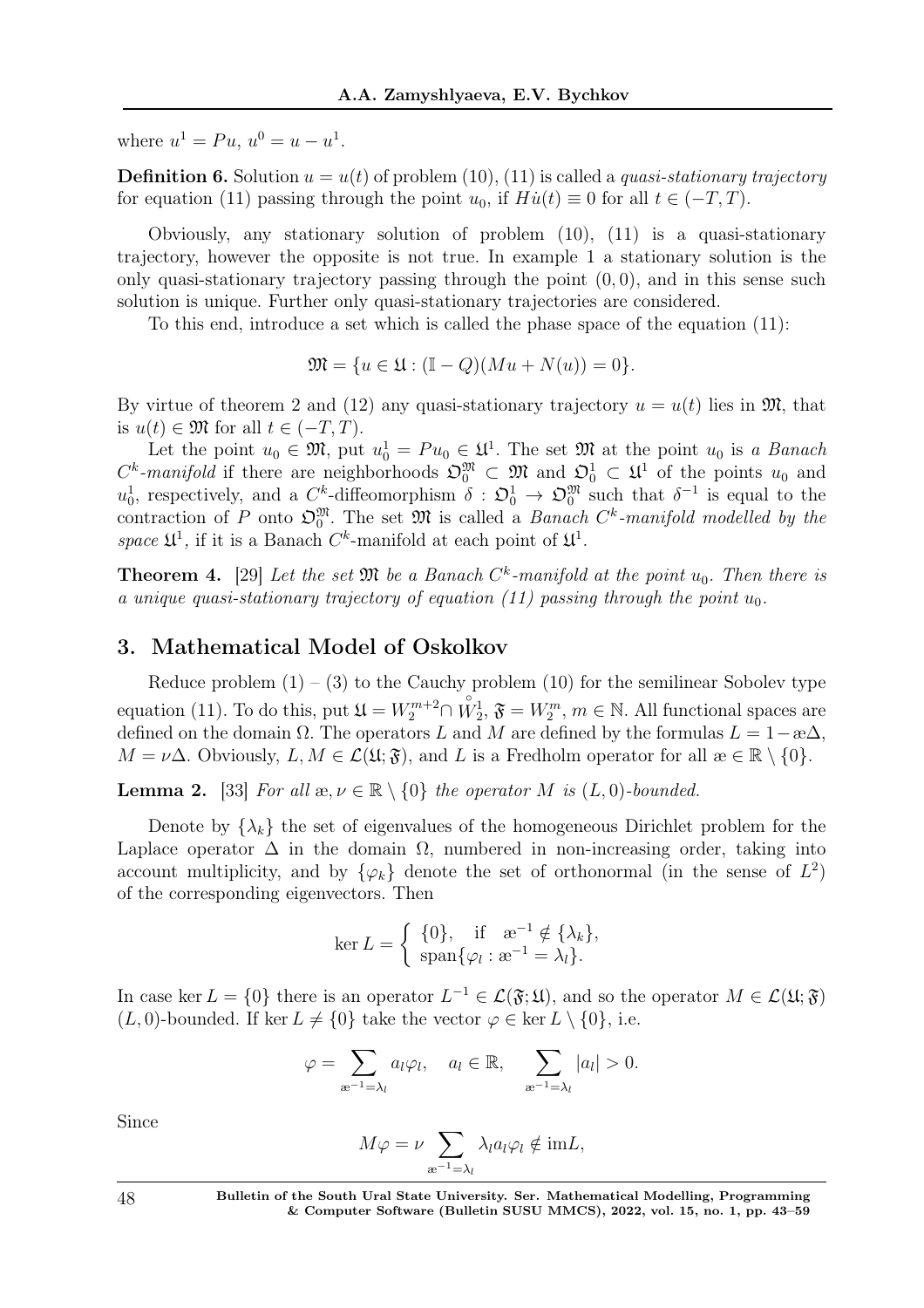then the vector  $\varphi$  has no M-adjoint vectors, and the assertion follows from theorem 3.

In what follows, we need regularity theorem [12]:

**Lemma 3.** Let  $f \in C^{\infty}(\mathbb{R})$  and  $m > n/2$ . Then  $F \in C^{\infty}(W_2^m)$ , where the operator  $F: u \to f(u)$ .

**Lemma 4.** Let the function  $K \in C^{\infty}(\mathbb{R})$  and let  $m + 2 > n/2$ . Then the operator  $N : u \to u$  $K(u)$  belongs to the class  $C^{\infty}(\mathfrak{U};\mathfrak{F}).$ 

By virtue of lemma 3 the operator  $N \in C^{\infty}(\mathfrak{U})$ , and in view of the continuity of embedding  $\mathfrak{U} \hookrightarrow \mathfrak{F}$ ,  $N \in C^{\infty}(\mathfrak{U}; \mathfrak{F})$ .

So, reduction of problem  $(1) - (3)$  to  $(10)$ ,  $(11)$  is finished. By lemma 1 construct a projector

$$
P = \begin{cases} \mathbb{I}, & \text{if } \mathbb{R}^{-1} \notin {\lambda_l}, \\ \mathbb{I} - \sum_{\mathbb{R}^{-1} = \lambda_l} \langle \cdot, \varphi_l \rangle \varphi_l, \end{cases}
$$

where  $\langle \cdot, \cdot \rangle$  is an inner product in  $L^2$ . The projector Q has the same form, but is defined on the space  $\mathfrak{F}$ . Fix  $m > n/2 - 2$  and construct the set

$$
\mathfrak{M} = \begin{cases} \mathfrak{U}, & \text{if } \mathfrak{B}^{-1} \notin \{\lambda_l\}, \\ \{u \in \mathfrak{U} : \langle Mu - N(u), \varphi_l \rangle = 0, \quad \mathfrak{B}^{-1} = \lambda_l\} \end{cases}
$$

and the space

$$
\mathfrak{U}^1 = \begin{cases} \mathfrak{U}, & \text{if } \mathfrak{B}^{-1} \in \{\lambda_l\}, \\ \{u \in \mathfrak{U} : \langle Mu - N(u), \varphi_l \rangle = 0, \quad \mathfrak{B}^{-1} = \lambda_l\}. \end{cases}
$$

In the case of  $\mathfrak{E}^{-1} \notin {\lambda_l}$  the set  $\mathfrak{M}$  is obviously a smooth Banach  $C^{\infty}$ -manifold. In the case of  $\mathbf{a}^{-1} \in \{\lambda_l\}$  this is yet to be proven.

**Theorem 5.** [33] (i) For any  $x^{-1} \notin {\lambda_k}$ ,  $\nu \in \mathbb{R} \setminus \{0\}$ ,  $m > n/2 - 2$ ,  $u_0 \in \mathfrak{U}$  and some  $T \in \mathbb{R}_+$  there exists a unique solution  $u \in C^{\infty}((-T,T);\mathfrak{U})$  of problem  $(1) - (3)$ .

(ii) Let for  $x \in {\lambda_k}$ ,  $\nu \in \mathbb{R} \setminus \{0\}$ ,  $m > n/2 - 2$  set  $\mathfrak{M}$  at the point  $u_0$  be a Banach  $C^{\infty}$ -manifold. Then for some  $T \in \mathbb{R}_+$  there exists a unique solution  $u \in C^{\infty}((-T,T); \mathfrak{M})$ of problem  $(1) - (3)$ .

Theorem 5 follows directly from theorem 4. We only note that in our case the operator  $H \equiv \mathbb{O}$ , and therefore, any solution to problem  $(1) - (3)$  necessarily turns out to be quasi-stationary trajectory.

### 4. Relatively Polynomially Bounded Operator Pencils

The statements presented in this paragraph were obtained in the works of A.A. Zamyshlyaeva [38, 45]. Let  $\mathfrak{U}, \mathfrak{F}$  be Banach spaces and operators  $A, B_0, B_1, \ldots, B_{n-1}$  $\in \mathcal{L}(\mathfrak{U}; \mathfrak{F})$ . By  $\vec{B}$  denote the pencil formed by operators  $B_{n-1}, \ldots, B_1, B_0$ . The sets  $\rho^A(\vec{B})$  $= {\mu \in \mathbb{C} : (\mu^n A - \mu^{n-1} B_{n-1} - \ldots - \mu B_1 - B_0)^{-1} \in \mathcal{L}(\mathfrak{F}; \mathfrak{U})}$  and  $\sigma^A(\overrightarrow{B}) = \overline{\mathbb{C}} \setminus \rho^A(\overrightarrow{B})$  are called an A-resolvent set and an A-spectrum of the pencil  $\overrightarrow{B}$  respectively. The operatorfunction of a complex variable  $R^A_\mu(\vec{B}) = (\mu^n A - \mu^{n-1}B_{n-1} - \ldots - \mu B_1 - B_0)^{-1}$  with the domain  $\rho^A(\overrightarrow{B})$  is called an A-resolvent of the pencil  $\overrightarrow{B}$ .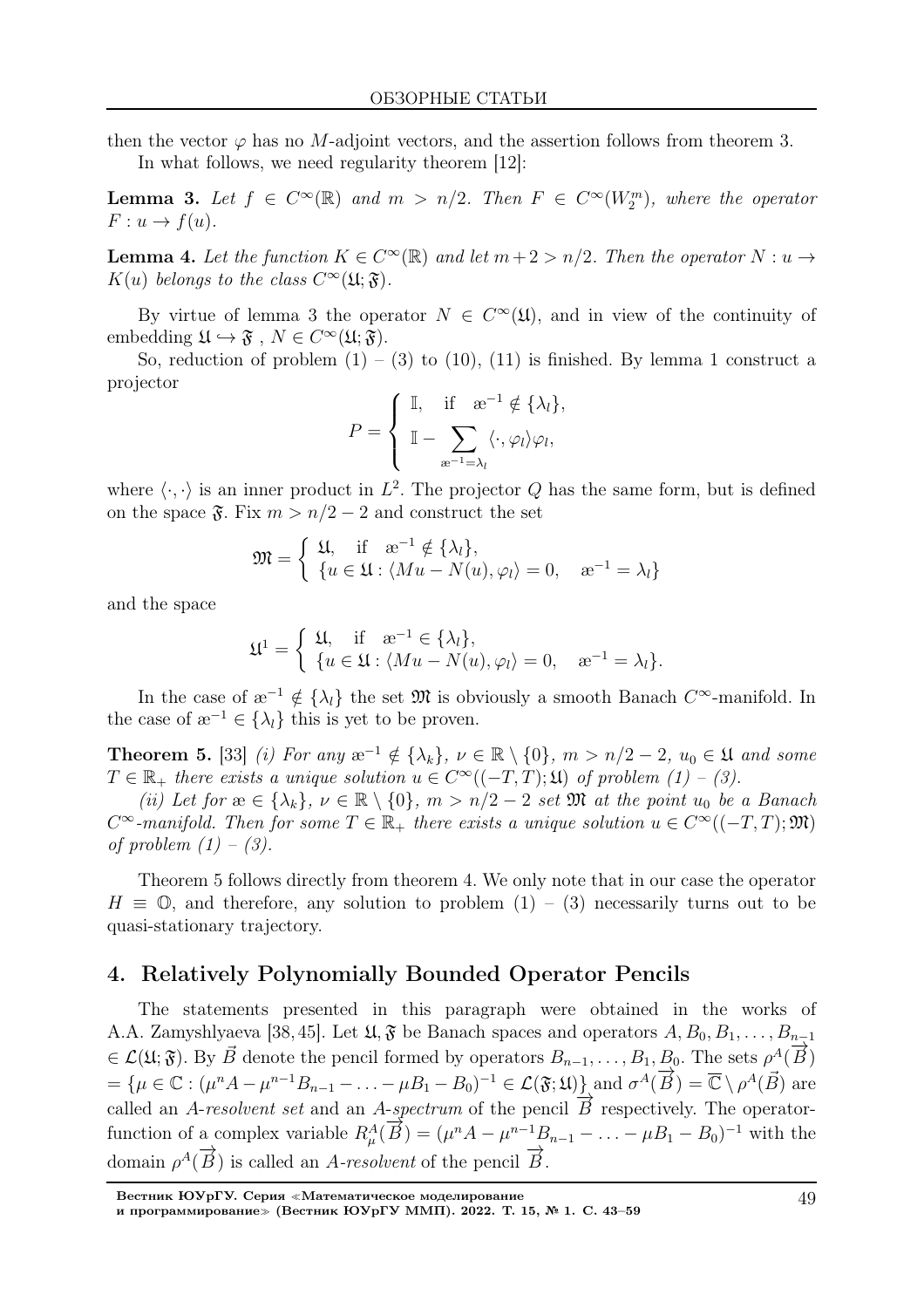**Definition 7.** The operator pencil  $\vec{B}$  is called polynomially bounded with respect to an operator A (or polynomially A-bounded) if

$$
\exists a \in \mathbb{R}_+ \quad \forall \mu \in \mathbb{C} \quad (|\mu| > a) \Rightarrow (R^A_\mu(\vec{B}) \in \mathcal{L}(\mathfrak{F}; \mathfrak{U})).
$$

**Remark 2.** If there exists an operator  $A^{-1} \in \mathcal{L}(\mathfrak{F}; \mathfrak{U})$  then the pencil  $\vec{B}$  is A-bounded.

**Lemma 5.** [38] Let the operator pencil  $\vec{B}$  be polynomially A-bounded and condition

$$
\int_{\gamma} \mu^k R^A_{\mu}(\vec{B}) d\mu \equiv \mathbb{O}, \quad k = 0, 1, \dots, n-2,
$$
\n(14)

where the circuit  $\gamma = {\mu \in \mathbb{C} : |\mu| = r > a}$ , be fulfilled. Then the operators

$$
P = \frac{1}{2\pi i} \int\limits_{\gamma} R^A_{\mu}(\vec{B}) \mu^{n-1} A d\mu, \quad Q = \frac{1}{2\pi i} \int\limits_{\gamma} \mu^{n-1} A R^A_{\mu}(\vec{B}) d\mu
$$

are projectors in spaces  $\mathfrak U$  and  $\mathfrak F$  respectively.

Denote  $\mathfrak{U}^0 = \text{ker } P, \ \mathfrak{F}^0 = \text{ker } Q, \ \mathfrak{U}^1 = \text{im } P, \ \mathfrak{F}^1 = \text{im } Q.$  According to lemma 5  $\mathfrak{U} = \mathfrak{U}^0 \oplus \mathfrak{U}^1$ ,  $\mathfrak{F} = \mathfrak{F}^0 \oplus \mathfrak{F}^1$ . By  $A^k$   $(B_l^k)$  denote restriction of operators  $A(R_l)$  onto  $\mathfrak{U}^k, k = 0, 1; l = 0, 1, \ldots, n - 1.$ 

**Theorem 6.** [38] Let the operator pencil  $\vec{B}$  be polynomially A-bounded and condition (14) be fulfilled. Then

(i)  $A^k \in \mathcal{L}(\mathfrak{U}^k; \mathfrak{F}^k), k = 0, 1;$ (*ii*)  $B_l^k \in \mathcal{L}(\mathfrak{U}^k; \mathfrak{F}^k)$ ,  $k = 0, 1, l = 0, 1, \ldots, n - 1;$ (iii) operator  $(A^1)^{-1} \in \mathcal{L}(\mathfrak{F}^1;\mathfrak{U}^1)$  exists; (iv) operator  $(B_0^0)^{-1} \in \mathcal{L}(\mathfrak{F}^0;\mathfrak{U}^0)$  exists.

Using theorem 6 construct operators  $H_0 = (B_0^0)^{-1}A^0 \in \mathcal{L}(\mathfrak{U}^0), H_1 = (B_0^0)^{-1}B_1^0 \in$  $\mathcal{L}(\mathfrak{U}^0), \ldots, H_{n-1} = (B_0^0)^{-1} B_{n-1}^0 \in \mathcal{L}(\mathfrak{U}^0)$  and  $S_0 = (A^1)^{-1} B_0^1 \in \mathcal{L}(\mathfrak{U}^1), S_1 = (A^1)^{-1} B_1^1 \in$  $\mathcal{L}(\mathfrak{U}^1), \ldots, S_{n-1} = (A^1)^{-1} B_{n-1}^1 \in \mathcal{L}(\mathfrak{U}^1).$ 

**Definition 8.** Define the *family of operators*  $\{K_q^1, K_q^2, \ldots, K_q^n\}$  as follows:

$$
K_0^s = \mathbb{O}, \ s \neq n, \ K_0^n = \mathbb{I},
$$
  
\n
$$
K_1^1 = H_0, \ K_1^2 = -H_1, \dots, K_1^s = -H_{s-1}, \dots, K_1^n = H_{n-1},
$$
  
\n
$$
K_q^1 = K_{q-1}^n H_0, \ K_q^2 = K_{q-1}^{1} - K_{q-1}^n H_1, \dots, K_q^s = K_{q-1}^{s-1} - K_{q-1}^n H_{s-1}, \dots,
$$
  
\n
$$
K_q^s = K_{q-1}^{s-1} - K_{q-1}^n H_{n-1}, \ q = 1, 2, \dots.
$$

The A-resolvent can be represented by a Laurent series

$$
(\mu^n A - \mu^{n-1} B_{n-1} - \dots - \mu B_1 - B_0)^{-1} = -\sum_{q=0}^{\infty} \mu^q K_q^n (B_0^0)^{-1} (\mathbb{I} - Q) +
$$
  
+ 
$$
\sum_{q=1}^{\infty} \mu^{-q} (\mu^{n-1} S_{n-1} + \dots + \mu S_1 + S_0)^q A^{1-1} Q.
$$

50 Bulletin of the South Ural State University. Ser. Mathematical Modelling, Programming & Computer Software (Bulletin SUSU MMCS), 2022, vol. 15, no. 1, pp. 43–59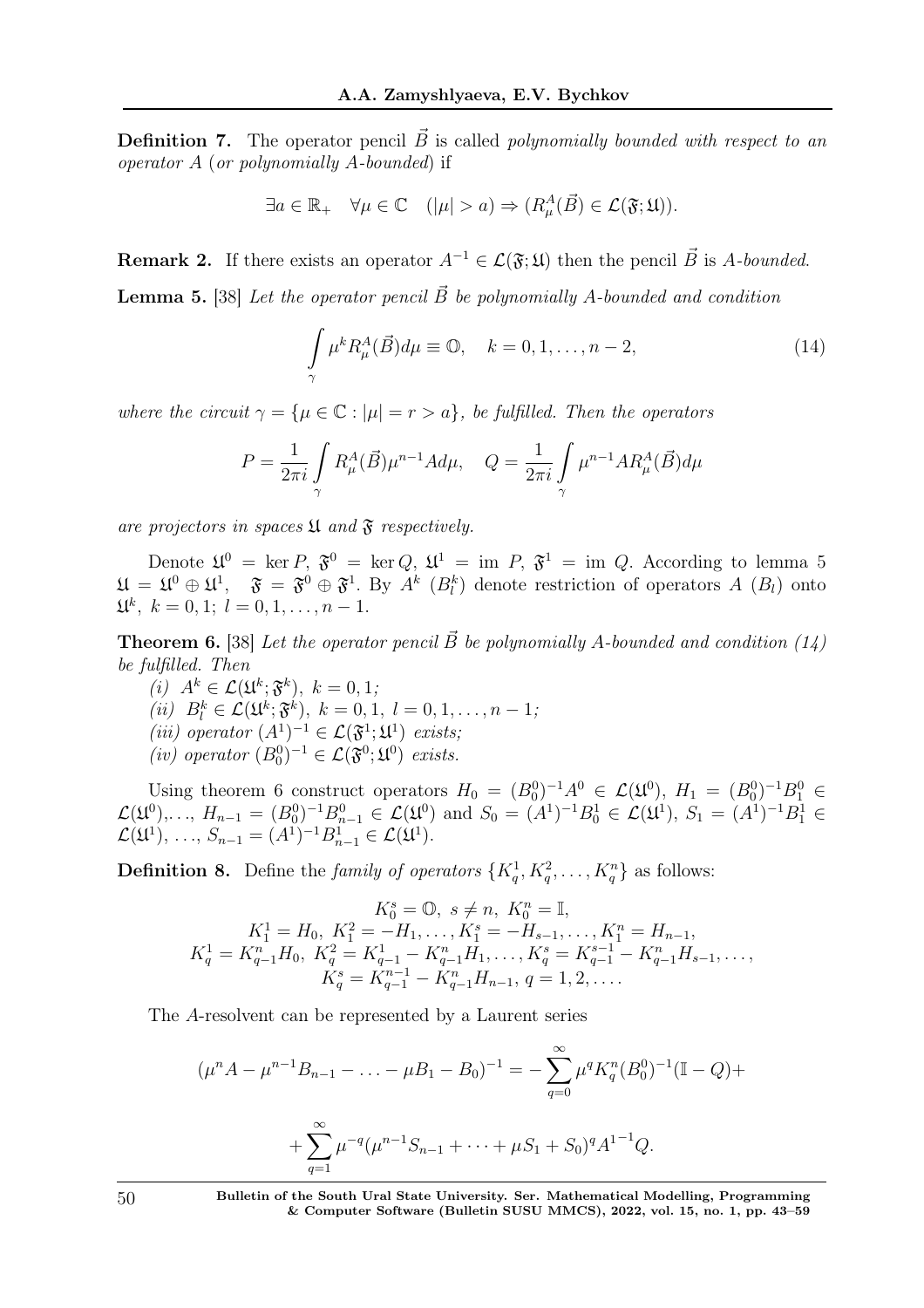Using this representation we classify the character of the infinity point of the A-resolvent of the operator pencil  $\vec{B}$ .

**Definition 9.** The point  $\infty$  is called

- a removable singular point of an A-resolvent of the pencil  $\vec{B}$ , if  $K_1^s \equiv \mathbb{O}, s =$  $1, 2, \ldots, n;$
- a pole of order  $p \in \mathbb{N}$  of an A-resolvent of the pencil  $\vec{B}$ , if  $\exists p$  such that  $K_p^s \not\equiv \mathbb{O}, s =$  $1, 2, \ldots, n$ , but  $K_{p+1}^s \equiv \mathbb{O}, s = 1, 2, \ldots, n;$
- an essential singular point of an A-resolvent of the pencil  $\vec{B}$ , if  $K_q^n \not\equiv \mathbb{O}$  for all  $q \in \mathbb{N}$ .

Further a removable singular point of an A-resolvent of the pencil  $\vec{B}$  will be called a pole of order 0, for brevity. If the operator pencil  $\vec{B}$  is polynomially A-bounded and the point  $\infty$  is a pole of order  $p \in \{0\} \cup \mathbb{N}$  of an A-resolvent of the pencil  $\overrightarrow{B}$ B then the operator pencil  $\vec{B}$  is called *polynomially*  $(A, p)$ -bounded.

**Theorem 7.** [42] Let A,  $B_{n-1}, \ldots, B_1, B_0 \in \mathcal{L}(\mathfrak{U}, \mathfrak{F})$  and A be a Fredholm operator. Then the following statements are equivalent:

(i) The lengths of all chains of the  $B$ -adjoined vectors of the operator A are bounded by number  $(p + n - 1) \in \{0\} \cup \mathbb{N}$  and the chain of length  $(p + n - 1)$  exists.

(ii) The operator pencil  $\vec{B}$  is polynomially  $(A, p)$ -bounded.

## 5. Semilinear Sobolev Type Equations of Higher Order

Consider the Cauchy problem

$$
u^{(k)}(0) = u_k, \quad k = 0, 1, \dots, n - 1,
$$
\n(15)

for a semilinear Sobolev type equation of higher order

$$
Au^{(n)} = B_{n-1}u^{(n-1)} + B_{n-2}u^{(n-2)} + \ldots + B_0u + N(u),
$$
\n(16)

where operators  $A, B_{n-1}, B_{n-2}, \ldots, B_0 \in \mathcal{L}(\mathfrak{U}; \mathfrak{F}), N \in C^{\infty}(\mathfrak{U}; \mathfrak{F})$ , and  $\mathfrak{U}, \mathfrak{F}$  are Banach spaces.

**Definition 10.** If a vector-function  $u \in C^{\infty}((-\tau, \tau); \mathfrak{U})$ ,  $\tau \in \mathbb{R}_+$  satisfies equation (16) then it is called a solution of this equation. If the vector-function satisfies in addition condition  $(15)$  then it is called a solution of problem  $(15)$ ,  $(16)$ .

**Definition 11.** The set  $\mathfrak{P}$  is called a *phase space of* (16), if

- (i) for all  $(u_0, u_1, \ldots, u_{n-1}) \in T^{n-1}\mathfrak{P}$  there exists a unique solution of (15), (16);
- (ii) a solution  $u = u(t)$  of (16) lies in  $\mathfrak{P}$  as a trajectory, i.e.  $u(t) \in \mathfrak{P}$  for all  $t \in (-\tau, \tau)$ .

If ker  $A = \{0\}$  then equation (16) can be reduced to an equivalent equation

$$
u^{(n)} = F(u, \dot{u}, \dots, u^{(n-1)}),
$$

where  $F(u, \dot{u}, \dots, u^{(n-1)}) = A^{-1}(B_{n-1}u^{(n-1)} + B_{n-2}u^{(n-2)} + \dots + B_0u + N(u))$  is a mapping of class  $C^{\infty}$  by construction. The existence of a unique solution u of (15), (16) for all  $(u_0, u_1, \ldots, u_{n-1})$  follows from the classical Cauchy theorem.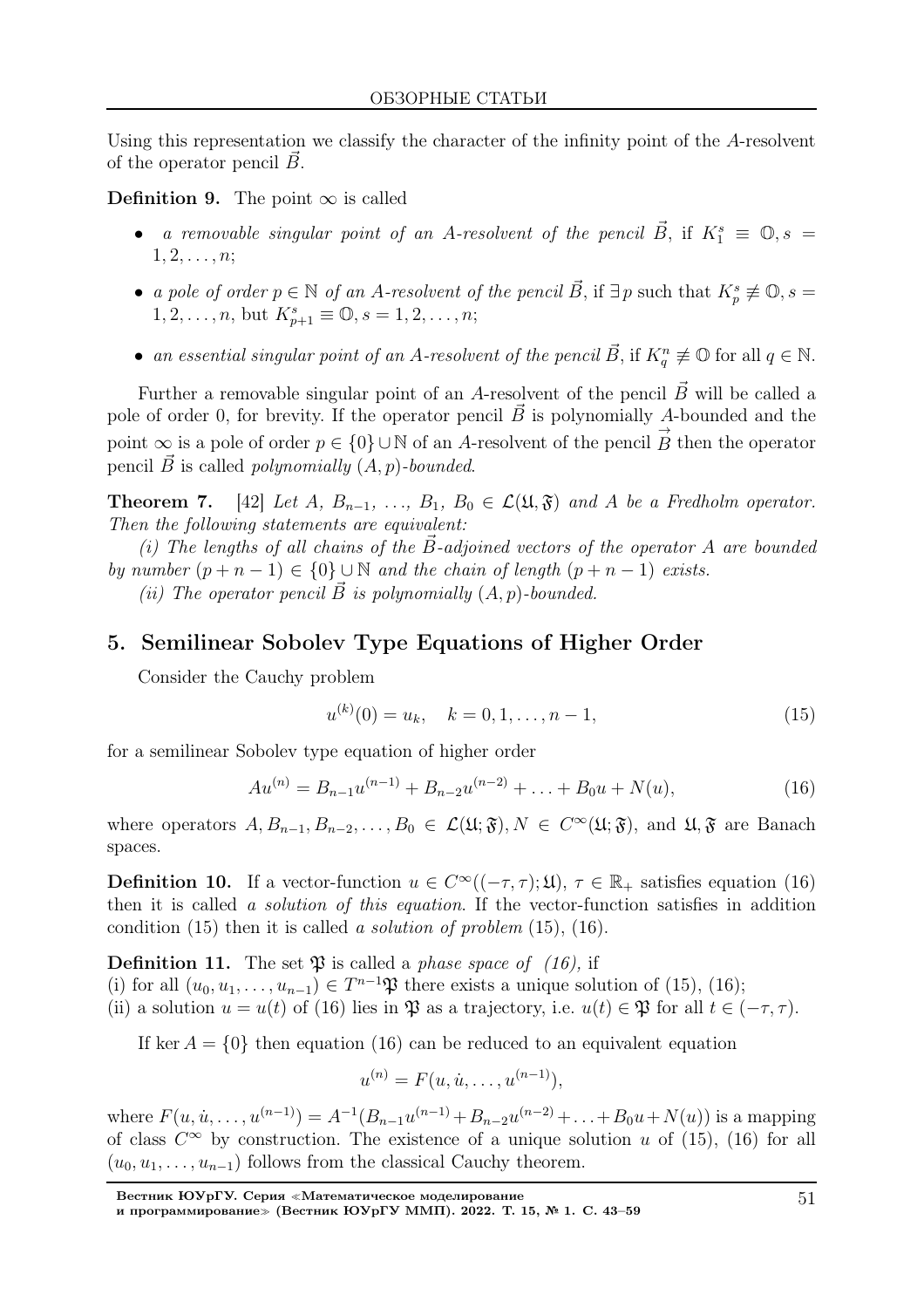Let ker  $A \neq \{0\}$  and operator pencil B be  $(A, 0)$ -bounded, then by theorem 6 equation (16) can be reduced to an equivalent system of equations

$$
\begin{cases}\n0 = (\mathbb{I} - Q)(B_0 + N)(u^0 + u^1), \n\frac{d^n}{dt^n} u^1 = A_1^{-1} Q(B_{n-1} \frac{d^{n-1}}{dt^{n-1}} + B_{n-2} \frac{d^{n-2}}{dt^{n-2}} + \dots + B_0 + N)(u^0 + u^1),\n\end{cases}
$$
\n(17)

where  $u^1 = Pu, u^0 = (I - P)u$ .

Now consider a set  $\mathfrak{M} = \{u \in \mathfrak{U} : (I - Q)(B_0u + N(u)) = 0\}$ . Let the set  $\mathfrak{M}$  be not empty, i.e. there is a point  $u_0 \in \mathfrak{M}$ . Denote  $u_0^1 = Pu \in \mathfrak{U}^1$ . The set  $\mathfrak{M}$  is called a *Banach*  $C^k$ -manifold at point  $u_0$  if there exist neighborhoods  $\mathcal{O} \subset \mathfrak{M}$  and  $\mathcal{O}^1 \subset \mathfrak{U}^1$  of points  $u_0$ and  $u_0^1$  respectively and a  $C^k$ -diffeomorphism  $\delta: \mathcal{O}^1 \to \mathcal{O}$  such that  $\delta^{-1}$  is a restriction of projector P on O. The set  $\mathfrak{M}$  is called a Banach  $C^k$ -manifold modelled by the space  $\mathfrak{U}^1$  if it is a Banach  $C^k$ -manifold at any point.

Let the following condition be fulfilled

$$
(\mathbb{I} - Q)(B_0 + N'_{u_0}) : \mathfrak{U}^0 \to \mathfrak{F}^0 \quad \text{is a toplinear isomorfism.} \tag{18}
$$

According to the implicit function theorem there exist neighborhoods  $\mathcal{O}^0 \subset \mathfrak{U}^0$  and  $\mathcal{O}^1 \subset \mathfrak{U}^1$  of points  $u_0^0 = (\mathbb{I} - P)u_0, u_0^1 = Pu_0$  respectively and the operator  $B \in C^\infty(\mathcal{O}^1; \mathcal{O}^0)$ such that  $u_0^0 = B(u_0^1)$ . Lets construct an operator  $\delta = \mathbb{I} + B : \mathcal{O}^1 \to \mathfrak{M}, \ \delta(u_0^1) = u_0$ . Then the operator  $\delta^{-1}$  together with the set  $\mathcal{O}^1$  makes a map of  $\mathfrak{M}$  and is a restriction of P on  $\delta[\mathcal{O}^1]=\mathcal{O}\subset\mathfrak{M}$ . Thus, we proved

**Lemma 6.** [42] The set  $\mathfrak{M} = \{u \in \mathfrak{U} : (\mathbb{I} - Q)(B_0u + N(u)) = 0\}$  under condition (18) is a  $C^{\infty}$ -manifold at point  $u_0$ .

Lets act with the Frechet derivative  $\delta_{(n)}^{(n)}$  $(u_0^1, u_1^1, \ldots, u_{n-1}^1)$  of order *n* on the second equation of system (17). Since  $\delta(u^1) = u$  and

$$
\delta_{(u_0^1, u_1^1, \dots, u_{n-1}^1)}^{(n)} u^{1(n)} = \frac{d^n}{dt^n} (\delta(u^1))
$$

we obtain equation  $u^{(n)} = F(u, \dot{u}, \dots, u^{(n-1)})$ , where

$$
F(u, \dot{u}, \dots, u^{(n-1)}) = \delta_{(u_0^1, u_1^1, \dots, u_{n-1}^1)}^{(n)} A^{-1} Q(B_{n-1} u^{(n-1)} + B_{n-2} u^{(n-2)} + \dots
$$
  
+
$$
B_0 u + N(u) \in C^\infty(\mathfrak{U}).
$$

Therefore, we get

**Theorem 8.** [42] Let the operator pencil  $\vec{B}$  be  $(A, 0)$ -bounded,  $N \in C^{\infty}(\mathfrak{U}; \mathfrak{F})$  and condition (18) be fulfilled. Then for any  $(u_0, u_1, \ldots, u_{n-1}) \in T^{n-1}\mathfrak{M}$  there exists a unique solution of problem  $(15)$ ,  $(16)$  lying in  $\mathfrak{M}$  as trajectory.

### 6. Mathematical Model of Ion-Acoustic Waves in Plasma

As a model example, consider problem (4), (5). In order to reduce mathematical model (4), (5) to problem (15), (16) set

$$
\mathfrak{U} = \{ u \in W_2^{l+2}(\Omega) : u(x) = 0, x \in \partial\Omega \}, \quad \mathfrak{F} = W_2^l(\Omega).
$$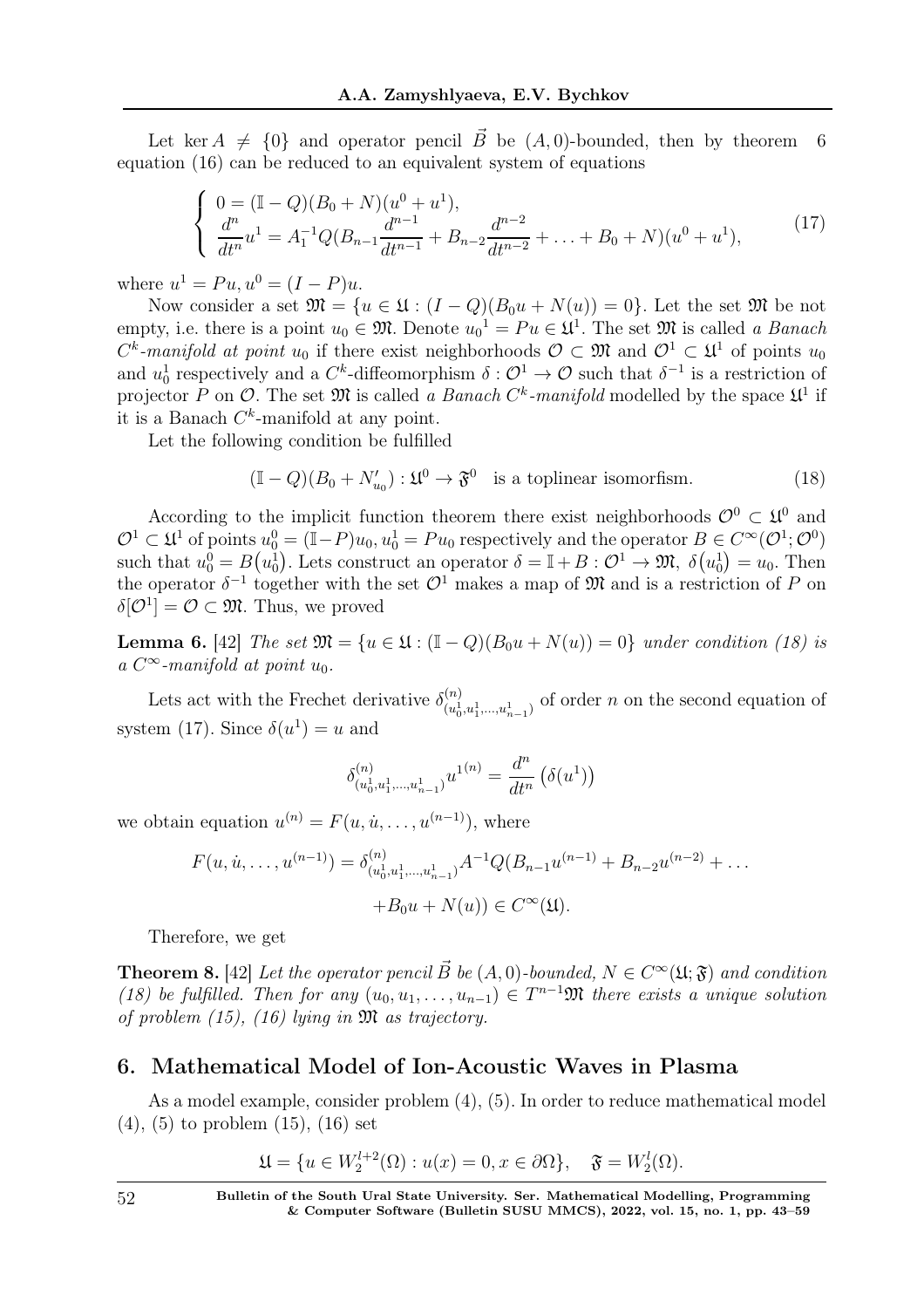Define operators  $A = \Delta - \lambda$ ,  $B_2 = (\lambda' - \Delta)$ ,  $B_0 = -\alpha \frac{\partial^2}{\partial x^2}$  $\frac{\partial^2}{\partial x_3^2}$ ,  $B_3 = B_1 = \mathbb{O}$ . Operators A,  $B_3, B_2, B_1, B_0$  are  $\in \mathcal{L}(\mathfrak{U}; \mathfrak{F})$  for all  $l \in \{0\} \cup \mathbb{N}$ . Denote the eigenvectors of the Dirichlet problem (5) for the Laplace operator by  $\varphi_{kmn} = \begin{cases} \frac{1}{2} & \text{if } k \leq 1 \\ 0 & \text{if } k \leq 1 \end{cases}$  $\sin \frac{\pi k x_1}{2}$ a  $\sin \frac{\pi mx_2}{l}$ b  $\sin \frac{\pi nx_3}{2}$  $\mathcal{C}_{0}^{(n)}$  $\Big\}$ , where k,  $m, n \in \mathbb{N}$  and denote the eigenvalues by  $\lambda_{kmn} = \int$  $\int$  $\pi k$ a  $\setminus^2$  $+\left(\frac{\pi m}{l}\right)$ b  $\big)^2 + \big(\frac{\pi n}{n} \big)$  $\mathcal{C}_{0}^{(n)}$  $\Big)^2$ . The spectrum  $\sigma(\Delta)$  is negative, discrete, finite and tends only to  $-\infty$ . Since  $\{\varphi_{kmn}\}\subset C^{\infty}(\Omega)$ we obtain  $\mu^4 A - \mu^3 B_3 - \mu^2 B_2 - \mu B_1 - B_0 =$ 

$$
\mu A - \mu D_3 - \mu D_2 - \mu D_1 - D_0 =
$$
  
= 
$$
\sum_{k,m,n=1}^{\infty} [(\lambda_{kmn} - \lambda)\mu^4 + (\lambda_{kmn} - \lambda')\mu^2 - \alpha \left(\frac{\pi n}{c}\right)^2] < \varphi_{kmn}, \quad > \varphi_{kmn},
$$

where  $\langle \cdot, \cdot \rangle$  is an inner product in  $L^2(\Omega)$ .

**Remark 3.** In the case when (i)  $\lambda \notin \sigma(\Delta)$  the A-spectrum of pencil  $\vec{B} \sigma^A(\vec{B}) = {\mu_{rmn}^j : \sigma^A(\vec{B})}$  $r, m, n \in \mathbb{N}, j = 1, ..., 4$ , where  $\mu_{rmn}^j$  are the roots of equation

$$
(\lambda_{rmn} - \lambda)\mu^4 + (\lambda_{rmn} - \lambda')\mu^2 - \alpha\left(\frac{\pi n}{c}\right)^2 = 0.
$$
 (19)

In the case when (ii)  $(\lambda \in \sigma(\Delta)) \wedge (\lambda \neq \lambda')$  the A-spectrum of pencil  $\vec{B} \sigma^A(\vec{B}) = {\mu_{l,k}^j : \lambda' \in \sigma(\Delta)}$  $k \in \mathbb{N}$ , where  $\mu_{l,k}^{j}$  are the roots of equation (19) with  $\lambda = \lambda_{l}$ . In the case when (iii)  $(\lambda \in \sigma(\Delta)) \wedge (\lambda = \lambda')$  the A-spectrum of pencil  $\vec{B} \sigma^A(\vec{B}) = {\mu_{l,k}^j : k \in \mathbb{N}, k \neq l}.$ 

Check condition (14). In case (i) there exists  $A^{-1} \in \mathcal{L}(\mathfrak{F}^1;\mathfrak{U}^1)$  therefore condition (14) is fulfilled.

In case (ii)

$$
\frac{1}{2\pi i} \int_{\gamma} \sum_{k,m,n=1}^{\infty} \frac{\mu^r < \varphi_{kmn}, \quad \varphi_{kmn} d\mu}{(\lambda_{kmn} - \lambda)\mu^4 + (\lambda_{kmn} - \lambda')\mu^2 - \alpha(\frac{\pi n}{c})^2} =
$$
\n
$$
= \frac{1}{2\pi i} \int_{\gamma} \sum_{k,m,n=1}^{\infty} \frac{\mu^r < \varphi_{kmn}, \quad \varphi_{kmn} d\mu}{(\lambda_{kmn} - \lambda')\mu^2 - \alpha(\frac{\pi n}{c})^2} \neq 0,
$$

when  $r = 1$ , therefore condition (14) is not fulfilled and this case is excluded from further considerations. In case (iii)  $(\lambda \in \sigma(\Delta)) \wedge (\lambda = \lambda')$  condition (14) is fulfilled.

**Lemma 7.** [42] Let (i)  $\lambda \notin \sigma(\Delta)$  or (ii)  $(\lambda \in \sigma(\Delta)) \wedge (\lambda = \lambda')$ . Then the pencil  $\vec{B}$  is polynomially (A, 0)-bounded.

In case (i) ker  $A = \{0\}$  that is, the operator A has no eigenvectors and, by remark 2 the pencil  $\vec{B}$  is  $(A, 0)$ -bounded.

In case (ii)  $\lambda \in \sigma(\Delta)$  and  $\lambda = \lambda'$  construct the chain of  $\vec{B}$ -adjoined vectors of an eigenvector  $\varphi_0 = \sum$  $\lambda = \lambda_{kmn}$  $a_{kmn}\varphi_{kmn} \in \text{ker } A \setminus \{0\}.$  Since  $B_3 = B_1 = \mathbb{O}$  the first three

 $B$ -adjoined vectors can be taken equal to zero. On the fourth we obtain

$$
B_0\varphi_0 = B_0 \left(\sum_{\lambda=\lambda_{kmn}} a_{kmn} \varphi_{kmn}\right) = -\alpha \left(\frac{\pi n}{c}\right)^2 \sum_{\lambda=\lambda_{kmn}} a_{kmn} \varphi_{kmn} \notin \text{im}A,
$$

Вестник ЮУрГУ. Серия <sup>≪</sup>Математическое моделирование

и программирование<sup>≫</sup> (Вестник ЮУрГУ ММП). 2022. Т. 15, № 1. С. 43–59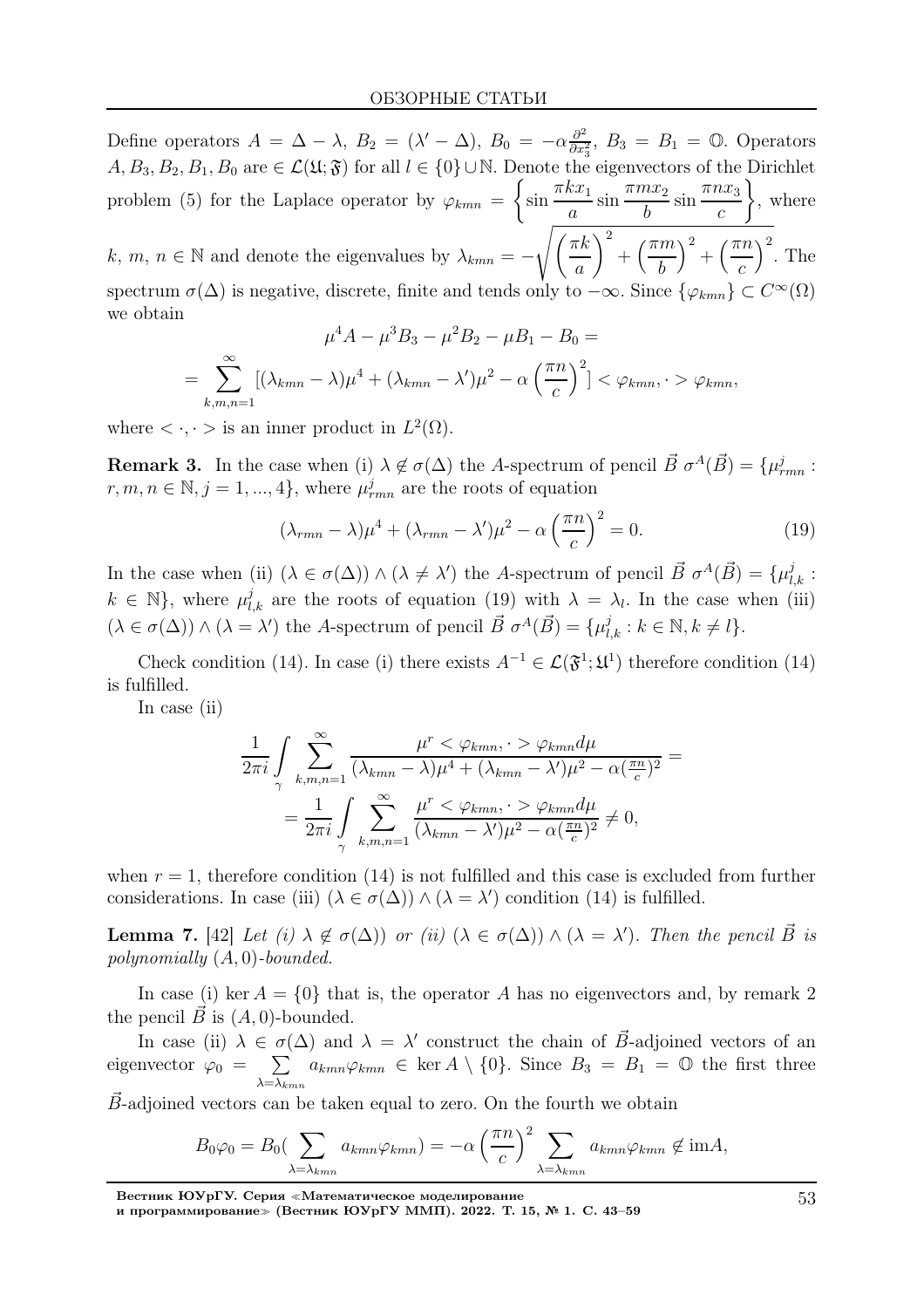since  $\sum$  $\lambda = \lambda_{kmn}$  $|a_{kmn}| > 0.$ 

Therefore the eigenvector  $\varphi_0$  doesn't have a  $\vec{B}$ -adjoined vector of order four, the length of the chains of  $\vec{B}$ -adjoined vectors of operator A is bounded by three, and the chain of length three exists.

Construct projectors. In case (i)  $P = \mathbb{I}$  and  $Q = \mathbb{I}$ . In case (ii)

$$
P = \mathbb{I} - \sum_{\lambda = \lambda_{kmn}} <\varphi_{kmn}, \quad \varphi_{kmn},
$$

and the projector  $Q$  has the same form but it is defined on space  $\mathfrak{F}$ . Construct the set

$$
\mathfrak{M} = \{ u \in \mathfrak{U} : \sum_{\lambda = \lambda_{kmn}} <\alpha \left( \frac{\pi n}{c} \right)^2 u + \Delta(u^3), \varphi_{kmn} > \varphi_{kmn} = 0 \}.
$$

By theorem 8 we have

**Theorem 9.** [42] (i) Let  $\lambda \notin \sigma(\Delta)$ ,  $(u_0, u_1, \ldots, u_{n-1}) \in \mathfrak{U}^n$ . Then for some  $\tau = \tau(u_0, u_1, \ldots, u_{n-1})$ .  $u_1, \ldots, u_{n-1}$  > 0 there exists a unique solution  $u \in C^n((-\tau, \tau), \mathfrak{U})$  of problem (4), (5). (ii) Let  $(\lambda \in \sigma(\Delta)) \wedge (\lambda = \lambda')$ ,  $(u_0, u_1, \ldots, u_{n-1}) \in T^{n-1} \mathfrak{M}$  and condition (18) be fulfilled. Then for some  $\tau = \tau(u_0, u_1, \ldots, u_{n-1}) > 0$  there exists a unique solution  $u \in C^n((-\tau,\tau),\mathfrak{M})$  of problem (4), (5).

## 7. Mathematical Model of Waves Propagation in Shallow Water

In some particular cases of a non-linear term in equation, one can not only answer the question of the existence and uniqueness of a solution, such as [41], but also find this solution. A detailed algorithm is described in [3], in this section we present only the main steps in finding a solution to problem  $(6) - (8)$ .

For the solution, we need several function spaces. Let  $\Omega \subset \mathbb{R}^n$  be a domain with the boundary  $\partial\Omega$  of class  $C^{\infty}$ , denote  $Q = \Omega \times (0,T)$ . Define spaces  $L^4(\Omega)$ ,  $H_0^1(\Omega)$  and denote  $B = L<sup>4</sup>(\Omega) \cap H_0<sup>1</sup>(\Omega), D = H<sup>1</sup>(\Omega) \cap \text{coim } L \text{ (where } \text{coim } L = H<sup>1</sup>(\Omega) \oplus \text{ker } L).$ 

The operator  $\Delta: H^1(\Omega) \to H^{-1}(\Omega)$  is given by formula

$$
\langle \Delta u, v \rangle = -\int_{\Omega} (\nabla u \nabla v) dx.
$$

Introduce the notation of the operators

$$
\langle Lu, v \rangle = \int_{\Omega} (\nabla u \nabla v + \lambda uv) dx, \quad \langle Mu, v \rangle = \alpha^2 \int_{\Omega} (\nabla u \nabla v) dx, \quad \langle N(u), v \rangle = \int_{\Omega} u^3 v dx.
$$

In addition, define distribution spaces (functions with values in a Banach space)  $L^{\infty}(0,T;B)$  and  $L^{\infty}(0,T;L^2(\Omega))$ . Construct dual spaces using the Dunford–Pettis theorem:  $(L^{\infty}(0,T;B))^* \simeq L^1(0,T;L^{\frac{4}{3}})(\Omega) \cup H^{-1}(\Omega))$  and  $(L^{\infty}(0,T;D))^* \simeq L^1(0,T;D^*).$ 

Let  $\lambda_k$  be the eigenvalues of the homogeneous Dirichlet problem (7)) for the operator  $\Delta$ , numbered in nonincreasing order with multiplicity taken into account, and  $\varphi_k$  be the corresponding eigenvectors. Moreover, the linear span span $\{\varphi_1, \varphi_2, \ldots, \varphi_m\}$  is dense in B for  $m \to \infty$  and is orthonormal (in the sense of an inner product in  $L^2(\Omega)$ ).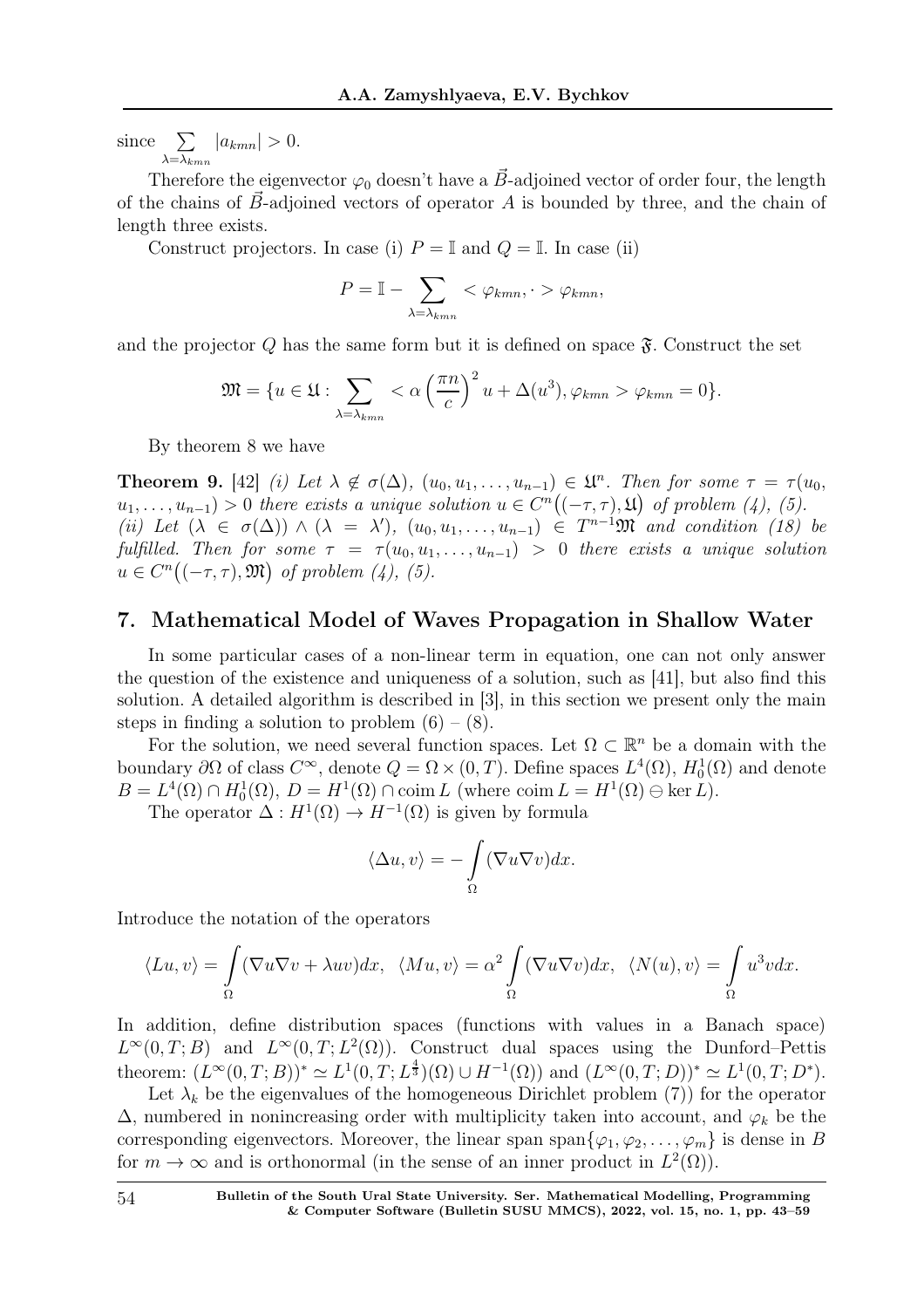**Theorem 10.** [3] Let  $\lambda \in [\lambda_1, +\infty)$ ,  $(u_0, u_1) \in T\mathfrak{P}$ , where  $u_0 \in B = H_0^1(\Omega) \cap L^4(\Omega)$  and  $u_1 \in L^2(\Omega) \cap \text{coim} L$ . Then there exists a solution  $u = u(x,t)$  of problem  $(6) - (8)$  such that  $u \in L^{\infty}(0,T; H_0^1(\Omega) \cap L^4(\Omega))$  and  $\dot{u} \in L^{\infty}(0,T; L^2(\Omega) \cap \text{coim} L)$ .

Below we give a sketch of the proof. The solution of problem  $(6) - (8)$  will be sought in the form of the Galerkin approximation

$$
u^m(t) = \sum_{k=1}^m a_k^m(t)\varphi_k.
$$
\n(20)

Substituting the approximate solution (20) into equation (6) and multipliyng scalarly by the basis functions  $\{\varphi_k\}_{k=1}^m$ , we get

$$
\langle L\ddot{u}^m, \varphi_k \rangle - \alpha^2 \langle \Delta u^m, \varphi_k \rangle + \langle (u^m)^3, \varphi_k \rangle = 0, \quad 1 \le k \le m. \tag{21}
$$

Using the series expansions of the initial functions in terms of basis functions, we obtain the initial conditions for the system of algebraic differential equations (21)

$$
a_k^m(0) = \beta_k^m, \quad \dot{a}_k^m(0) = \gamma_k^m, \quad 1 \le k \le m,
$$
\n(22)

where  $u_0^m = \sum_{n=1}^{\infty}$  $_{k=1}$  $\beta_k^m \varphi_k \to u_0$  in B for  $m \to \infty$ , and  $u_1^m = \sum_{n=1}^{\infty}$  $k=1$  $\gamma_k^m \varphi_k \to u_1$  in  $L^2(\Omega)$  as  $m \to \infty$ . The existence of a unique local solution  $u^m = u^m(t, x)$ ,  $t \in [0, t^m]$  was proved.

After that, a priori estimates were obtained as follows. Multiplying equation (21) by  $a_k^m(t)$  ( $1 \leq k \leq m$ ) and summing over k from 1 to m, we get

$$
\langle L\ddot{u}^m, \dot{u}^m \rangle - \alpha^2 \langle \Delta u^m, \dot{u}^m \rangle + \langle (u^m)^3, \dot{u}^m \rangle = 0.
$$

Introduce a norm in the space  $D(L^2(\Omega) = \text{coim } L \oplus \text{ker } L) |u|_{H^1}^2 = \langle L\dot{u}, \dot{u} \rangle$ . By the Courant principle, this norm is equivalent to the norm induced by the space  $H^1(\Omega)$ . Using the self-adjointness of L,  $\Delta$  and integrating it on the segment  $[0, t]$ ,  $t \leq t_m$  we obtain

$$
|\dot{u}^{m}|^{2} + \alpha^{2} \|u^{m}\|_{H_{0}^{1}}^{2} + \frac{1}{2} \|u^{m}\|_{L^{4}}^{4} \leq C.
$$
 (23)

The constant C does not depend on  $t_m$  and hence  $t_m = T$ .

**Remark 4.** Due to inequality (23) for  $m \to \infty$ , the sequence of functions  $\dot{u}_m$  is bounded in the space  $L^{\infty}(0,T; L^2(\Omega))$  and u is bounded in  $L^{\infty}(0,T; B)$ .

Since the sequence  $\{(u^{m_l})^3\}$  is bounded in the space  $L^{\infty}(0,T; L^{4/3}(\Omega))$ , we have

$$
(u^{m_l})^3 \to z^* \text{-weakly in } L^\infty(0, T; L^{4/3}(\Omega)).\tag{24}
$$

Moreover, it can be shown that  $z = u^3$ .

Now we can pass term by term to the limit in equality (21), setting  $m_l = l$ . Let k be fixed and  $l > k$ , we get

(i) due to the density of the system of functions  $\{\varphi_k\}_{k=1}^m$  in the space B for  $m \to \infty$ , and the arbitrariness of the choice of  $\varphi_k$ , we have equality for arbitrary  $v \in B$ 

$$
\frac{d^2}{dt^2} \langle Lu, v \rangle + \alpha^2 \langle \nabla u, \nabla v \rangle + \langle u^3, v \rangle = 0.
$$
 (25)

Вестник ЮУрГУ. Серия <sup>≪</sup>Математическое моделирование

55

и программирование<sup>≫</sup> (Вестник ЮУрГУ ММП). 2022. Т. 15, № 1. С. 43–59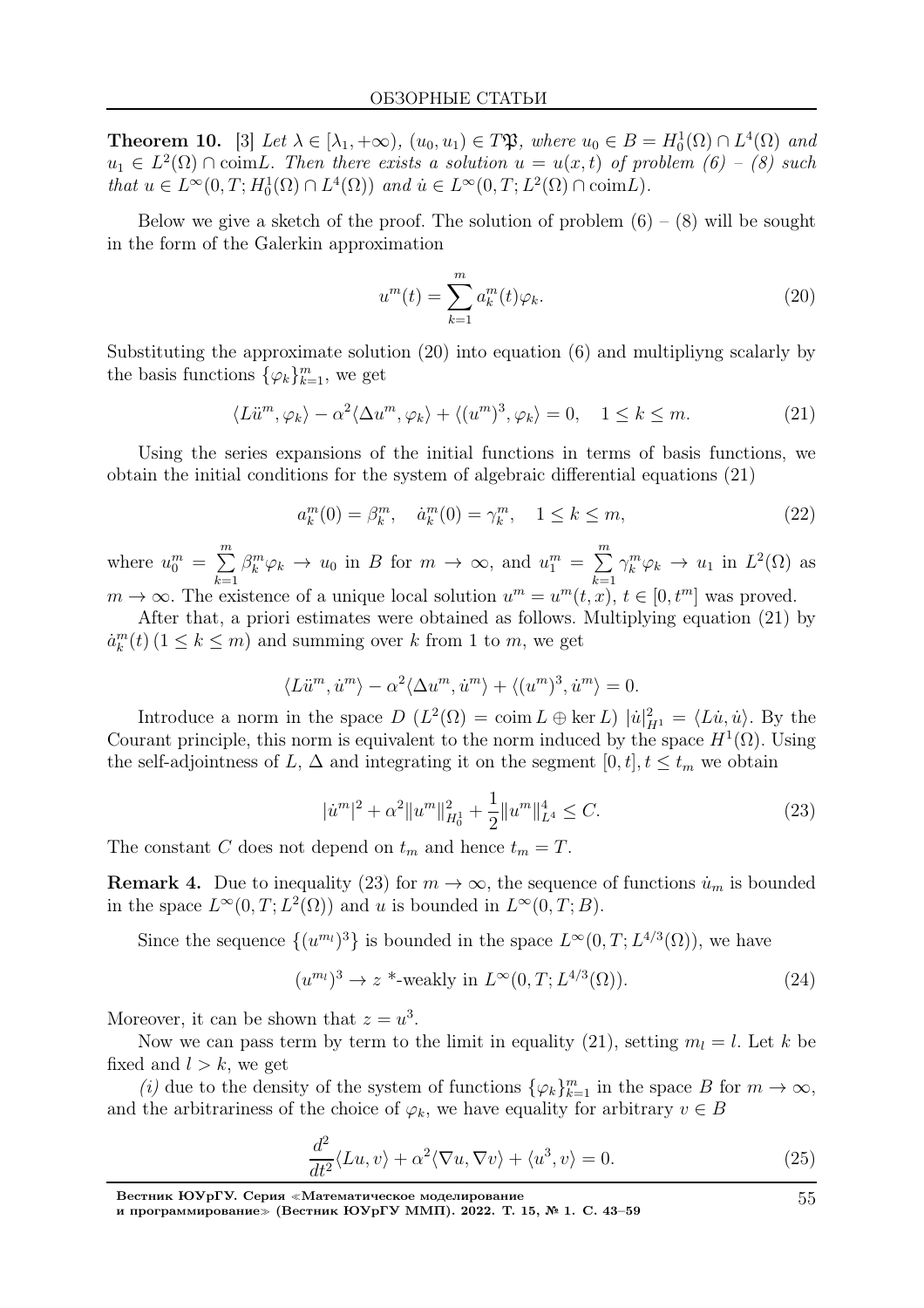(*ii*)  $u(0) = u_0$ ; (iii)  $\langle \dot{u}(0), \varphi_k \rangle = \langle u_1, \varphi_k \rangle, \quad \forall k.$ 

Remark 5. Under the conditions of the theorem 10 and the Rellich–Kondrashov theorem, the solution to problem  $(6) - (8)$  is unique.

# Conclusion

Instead of the Cauchy condition in all mathematical models, one can consider the Showalter–Sidorov condition

$$
P(u^{(k)}(0) - u_k) = 0, \quad k = 0, 1, \dots, n - 1,
$$
\n(26)

where  $P$  is a projector along the kernel of the operator at the highest derivative with respect to t. Condition (26) is a natural generalization of the Cauchy condition for Sobolev type equations.

Further directions of development are seen in the study of semilinear Sobolev type equations with additive "white noise" [8, 9, 13], nonlinear inverse problems [43], as well as the study of multipoint initial-final problems [11, 23, 40].

Acknowledgments. The authors express their sincere gratitude to Professor G.A. Sviridyuk for posing the problem, interest in the work, and provided opportunities.

This work was supported by a grant from Ministry of Science and Higher Education of the Russian Federation No. FENU-2020-0022 (2020072GZ).

## References

- 1. Al'shin A.B., Korpusov M.O., Sveshnikov A.G. Blow-up in Nonlinear Sobolev Type Equations. Berlin, Walter De Gruyter, 2011. DOI: 10.1515/9783110255294
- 2. Barenblatt G.I., Zheltov Yu.P., Kochina I.N. Basic Concepts in the Theory of Seepage of Homogeneous Fluids in Fissurized Rocks. Journal of Applied Mathematics and Mechanics, 1960, vol. 24, no. 5, pp. 1286–1303.
- 3. Bychkov E.V. Analytical Study of the Mathematical Model of Wave Propagation in Shallow Water by the Galerkin Method. Bulletin of the South Ural State University. Series: Mathematical Modelling, Programming and Computer Software, 2021, vol. 14, no. 1, pp. 26–38. DOI: 10.14529/mmp210102
- 4. Chen P.J., Gurtin M.E. On a Theory of Heat Conduction Involving Two Temperatures. Zeitschrift für angewandte mathematik und physik, 1968, vol. 19, pp. 614–627. DOI: 10.1007/BF01594969
- 5. Clarkson P.A., Leveque R.J., Saxton R., Solitary Wave Interactions in Elastic Rods. Studies in Applied Mathematics, 1986, vol. 75, no. 1, pp. 95–122. DOI: 10.1002/sapm198675295
- 6. Cristiansen P.L., Muto V., Lomdahl P.S. On a Toda Lattice Model with a Transversal Degree of Freedom. Nonlinearity, 1991, vol. 4, no. 2, pp. 477–501. DOI: 10.1088/0951-7715/4/2/012
- 7. Demidenko G.V., Uspenskii S.V. Partial Differential Equations and Systems Not Solvable with Respect to the Highest Order Derivative. N.Y., Basel, Hong Kong, Marcel Dekker, 2003.
- 8. Favini A., Sviridyuk G., Manakova N. Linear Sobolev Type Equations with Relatively p-Sectorial Operators in Space of "Noises". Abstract and Applied Analysis, 2015, vol. 2015, article ID: 697410.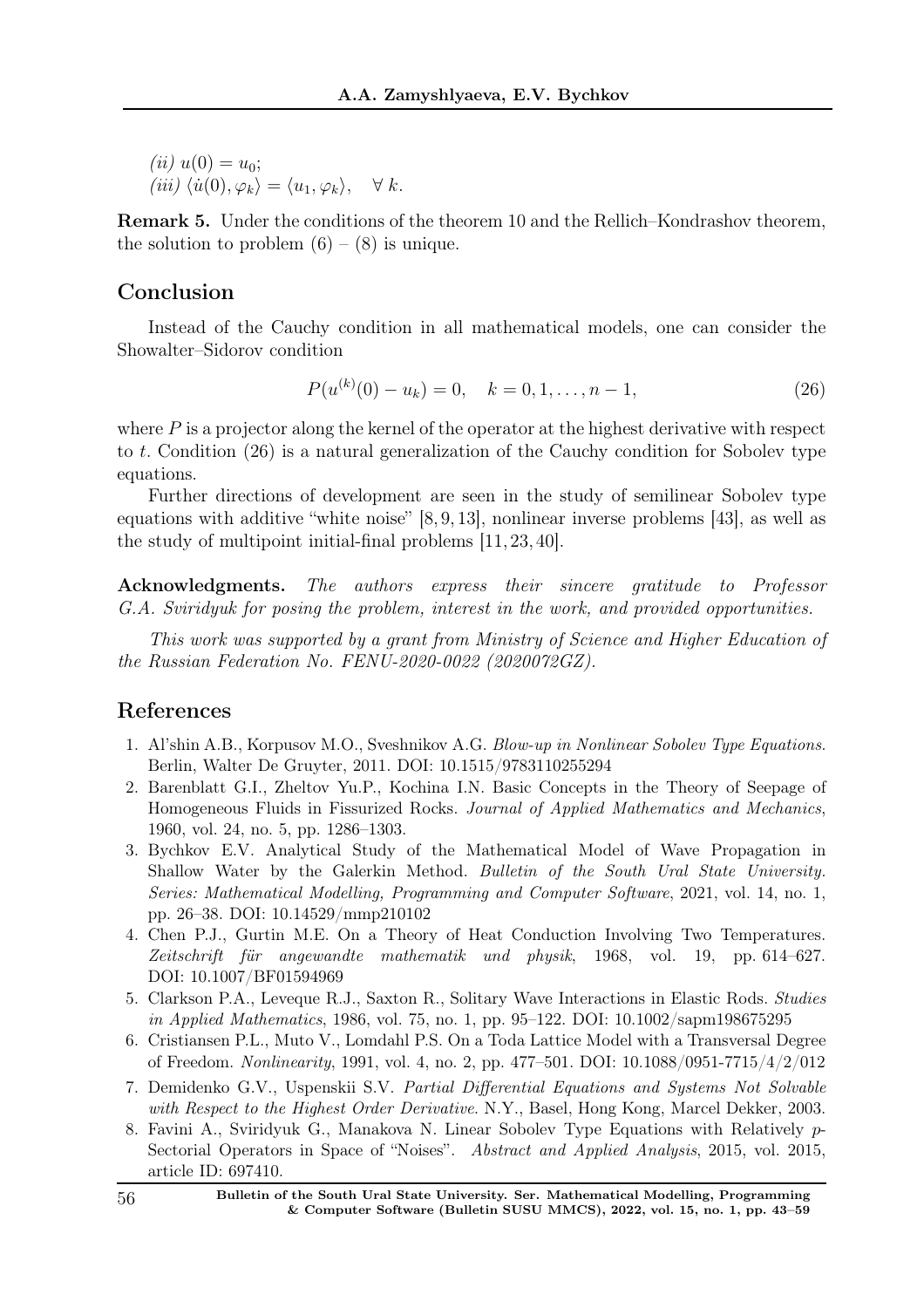- 9. Favini A., Sviridyuk G., Sagadeeva M. Linear Sobolev Type Equations with Relatively p-Radial Operators in Space of "Noises". Mediterranean Journal of Mathematics, 2016, vol. 13, no. 6, pp. 4607–4621. DOI: 10.1007/s00009-016-0765-x
- 10. Favini A., Yagi A. Degenerate Differential Equations in Banach Spaces. N.Y., Basel, Hong Kong, Marcel Dekker, 1999.
- 11. Favini A., Zagrebina S.A., Sviridyuk G.A. Multipoint Initial-Final Value Problems for Dynamical Sobolev-type Equations in the Space of "Noises". Electronic Journal of Differential Equations, 2018, vol. 2018, article ID: 128.
- 12. Hassard B.D. Theory and Application of Hopf Bifurcation. Cambridge University Press, Camdribge, 1981.
- 13. Keller A.V., Shestakov A.L., Sviridyuk G.A., Khudyakov Yu.V. The Numerical Algorithms for the Measurement of the Deterministic and Stochastic Signals. Semigroups of Operators – Theory and Applications. Heidelberg, N.Y., Dordrecht, London, Springer Int. Publ. Switzerland, 2015, pp. 183–195. DOI: 10.1007/978-3-319-12145-1\_11
- 14. Korpusov M.O., Lukyanenko D.V. Instantaneous Blow-up Versus Local Solvability for one Problem of Propagation of Nonlinear Waves in Semiconductors. Journal of Mathematical Analysis and Applications, 2018, vol. 459, no. 1, pp. 159–181. DOI: 10.1016/j.jmaa.2017.10.062
- 15. Kozhanov A.I. On a Nonlocal Boundary Value Problem with Variable Coefficients for the Heat Equation and the Aller Equation. Differential Equations, 2004, vol. 40, no. 6, pp. 815–826. DOI: 10.1023/B:DIEQ.0000046860.84156.f0
- 16. Ladyzhenskaya O.A. Matematicheskie voprosy dinamiki vyazkouprugoy neszhimaemoy zhidkosti [Mathematical Problems in the Dynamics of a Viscoelastic Incompressible Fluid]. Moscow, Fizmatgiz, 1961. (in Russian)
- 17. Lions J.L. Sur quelques methodes de resolution des problemes aux limites non linears. Paris, Dunod, Gauthier Villars, 1969. (in French)
- 18. Manakova N.A., Gavrilova O.V. About Nonuniqueness of Solutions of the Showalter–Sidorov Problem for One Mathematical Model of Nerve Impulse Spread in Membrane. Bulletin of the South Ural State University. Series: Mathematical Modelling, Programming and Computer Software, 2018, vol. 11, no. 4, pp. 161–168. DOI: 10.14529/mmp180413
- 19. Oskolkov A.P. Nonlocal Problems for Some Class Nonlinear Operator Equations Arising in the Theory Sobolev Type Equations. *Journal of Soviet Mathematics*, 1993, vol. 64, no. 1, pp. 724–735. DOI: 10.1007/BF02988478
- 20. Poincaré H. Sur l'èquilibre d'une massuide animée d'un mouvement de rotation. Acta Mathematica, 1885, vol. 7, pp. 259–380. DOI: 10.1007/BF02402204 (in French)
- 21. Pyatkov S.G. Operator Theory. Nonclassical Problems. Utrecht, Boston, Köln, Tokyo, VSP, 2002. DOI: 10.1515\_9783110900163
- 22. Sagadeeva M.A., Sviridyuk G.A. The Nonautonomous Linear Oskolkov Model on a Geometrical Graph: The Stability of Solutions and the Optimal Control. Semigroups of Operators – Theory and Applications. Heidelberg, N.Y., Dordrecht, London, Springer Int. Publ. Switzerland, 2015, pp. 257–271. DOI: 10.1007/978-3-319-12145-1\_16
- 23. Sagadeeva M.A., Zagrebina S.A., Manakova N.A. Optimal Control of Solutions of a Multipoint Initial-final Problem for Non-autonomous Evolutionary Sobolev Type Equation. Evolution Equations and Control Theory, 2019, vol. 8, no. 3, pp. 473–488. DOI: 10.3934/eect.2019023
- 24. Showalter R.E. Hilbert Space Methods for Partial Differential Equations. Pitman, London, San Francisco, Melbourne, 1977.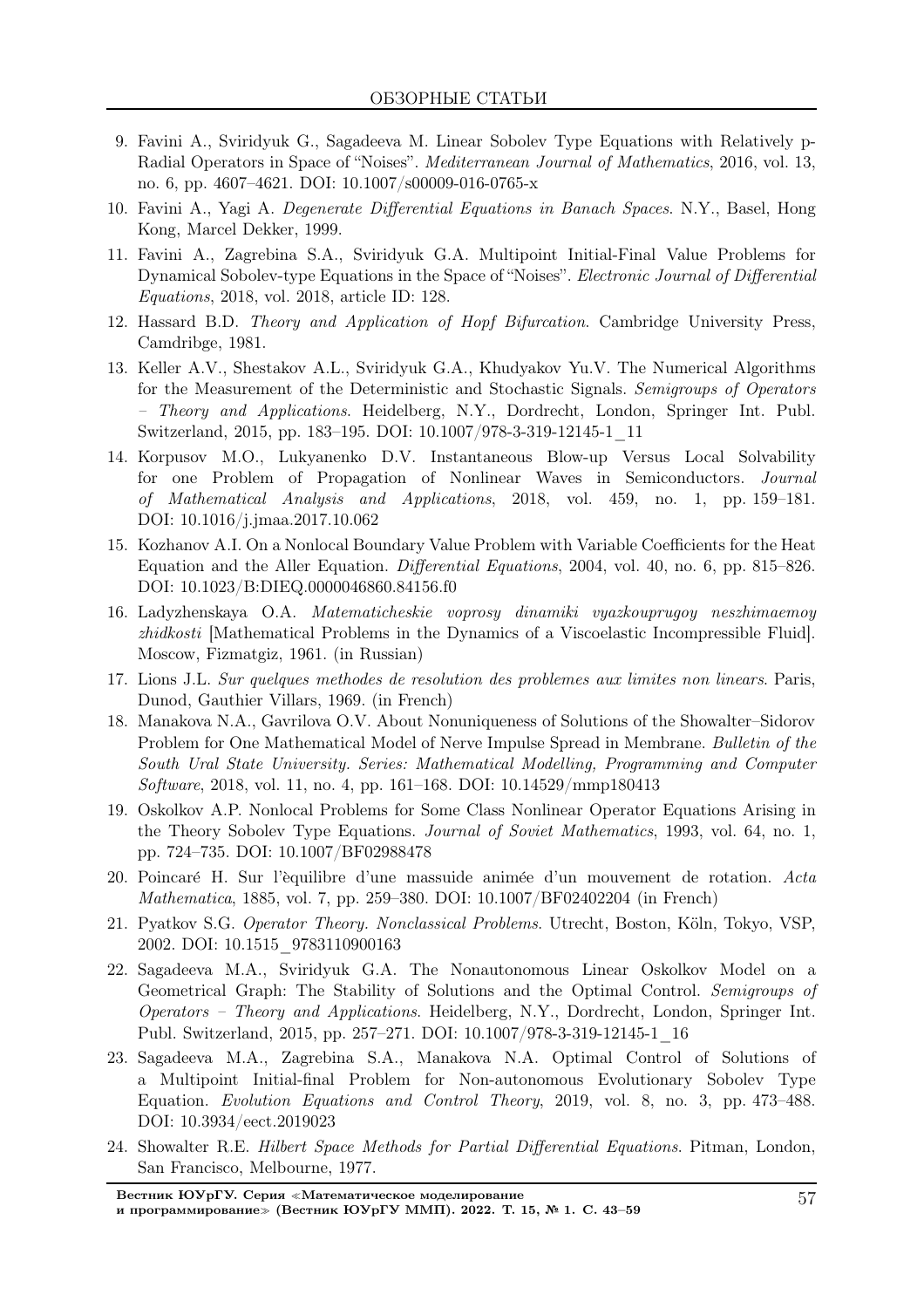- 25. Shubin Wang, Guowang Chen. Small Amplitude Solutions of the Generalized IMBq Equation. Journal of Mathematical Analysis and Applications, 2002, vol. 274, no. 2, pp. 846–866. DOI: 10.1016/S0022-247X(02)00401-8
- 26. Sidorov N., Loginov B., Sinithyn A., Falaleev M. Lyapunov–Shmidt Methods in Nonlinear Analysis and Applications. Dordrecht, Boston, London, Kluwer Academic Publishers, 2002.
- 27. Sobolev S.L. On a New Problem of Mathematical Physics. Izv. Akad. Nauk SSSR. Ser. Mat., 1954, vol. 18, no. 1, pp. 3–50. (in Russian)
- 28. Sviridyuk G.A. A Problem of Generalized Boussinesq Filtration Equation. Soviet Math., 1989, vol. 33, no. 2, pp. 62–73.
- 29. Sviridyuk G.A. Quasistationary Trajectories of Semilinear Dynamical Equations of Sobolev Type. Russian Academy of Sciences. Izvestiya Mathematics, 1994, vol. 42, no. 3, pp. 601–614. DOI: 10.1070/IM1994v042n03ABEH001547
- 30. Sviridyuk G.A., Fedorov V.E. Linear Sobolev Type Equations and Degenerate Semigroups of Operators. Utrecht, Boston, Köln, Tokyo, VSP, 2003. DOI: 10.1515/9783110915501
- 31. Sviridyuk G.A., Karamova A.F. On the Phase Space Fold of a Nonclassical Equation. Differential Equation, 2005, vol. 41, no. 10, pp. 1476–1481. DOI: 10.1007/s10625-005-0300-5
- 32. Sviridyuk G.A., Kazak V.O. The Phase Space of an Initial-Boundary Value Problem for the Hoff Equation. Mathematical Notes, 2002, vol. 71, no. 2, pp. 262–266. DOI: 10.1023/A:1013919500605
- 33. Sviridyuk G.A., Kazak V.O. The Phase Space of a Generalized Model of Oskolkov. Siberian Mathematical Journal, 2003, vol. 44, no. 5, pp. 877–882. DOI: 10.1023/A:1026080506657
- 34. Sviridyuk G.A., Kitaeva O.G. Invariant Manifolds of the Hoff Equation. Mathematical Notes, 2006, vol. 79, no. 3, pp. 408–412. DOI: 10.4213/mzm2713
- 35. Sviridyuk G.A., Manakova N.A. Phase Space of the Cauchy–Dirichlet Problem for the Oskolkov Equation of Nonlinear Filtration. Russian Mathematics, 2003, vol. 47, no. 9, pp. 33–38.
- 36. Sviridyuk G.A., Manakova, N.A. An Optimal Control Problem for the Hoff Equation. Journal of Applied and Industrial Mathematics, 2007, vol. 1, no. 2, pp. 247–253. DOI: 10.1134/S1990478907020147
- 37. Sviridyuk G.A., Sukacheva T.G. The Cauchy Problem for a Class of Semilinear Equations of Sobolev Type. Siberian Mathematical Journal, 1990, vol. 31, no. 5, pp. 794–802. DOI: 10.1007/BF00974493
- 38. Sviridyuk G.A., Zamyshlyaeva A.A. The Phase Spaces of a Class of Linear Higher-Order Sobolev Type Equations. Differential Equations, 2006, vol. 42, no. 2, pp. 269–278. DOI: 10.1134/S0012266106020145
- 39. Temam R. Navier–Stokes Equations. Theory and Numerical Analysis. Amsterdam, N.Y., Oxford, North Holland Publ. Co., 1979.
- 40. Zagrebina S.A., Konkina A.S. The Multipoint Initial-Final Value Condition for the Navier– Stokes Linear Model. Bulletin of the South Ural State University. Series: Mathematical Modelling, Programming and Computer Software, 2015, vol. 8, no. 1, pp. 132–136. DOI: 10.14529/mmp150111
- 41. Zamyshlyaeva A.A., Bychkov E.V. The Cauchy Problem for the Second Order Semilinear Sobolev Type Equation. Global and Stochastic Analysis, 2015, vol. 2, no. 2, pp. 159–166.
- 42. Zamyshlyaeva A.A., Bychkov E.V. The Cauchy Problem for the Sobolev Type Equetion of Higher Order. Bulletin of the South Ural State University. Series: Mathematical Modelling, Programming and Computer Software, 2018, vol. 11, no. 1, pp. 5–14. DOI: 10.14529/mmp180101